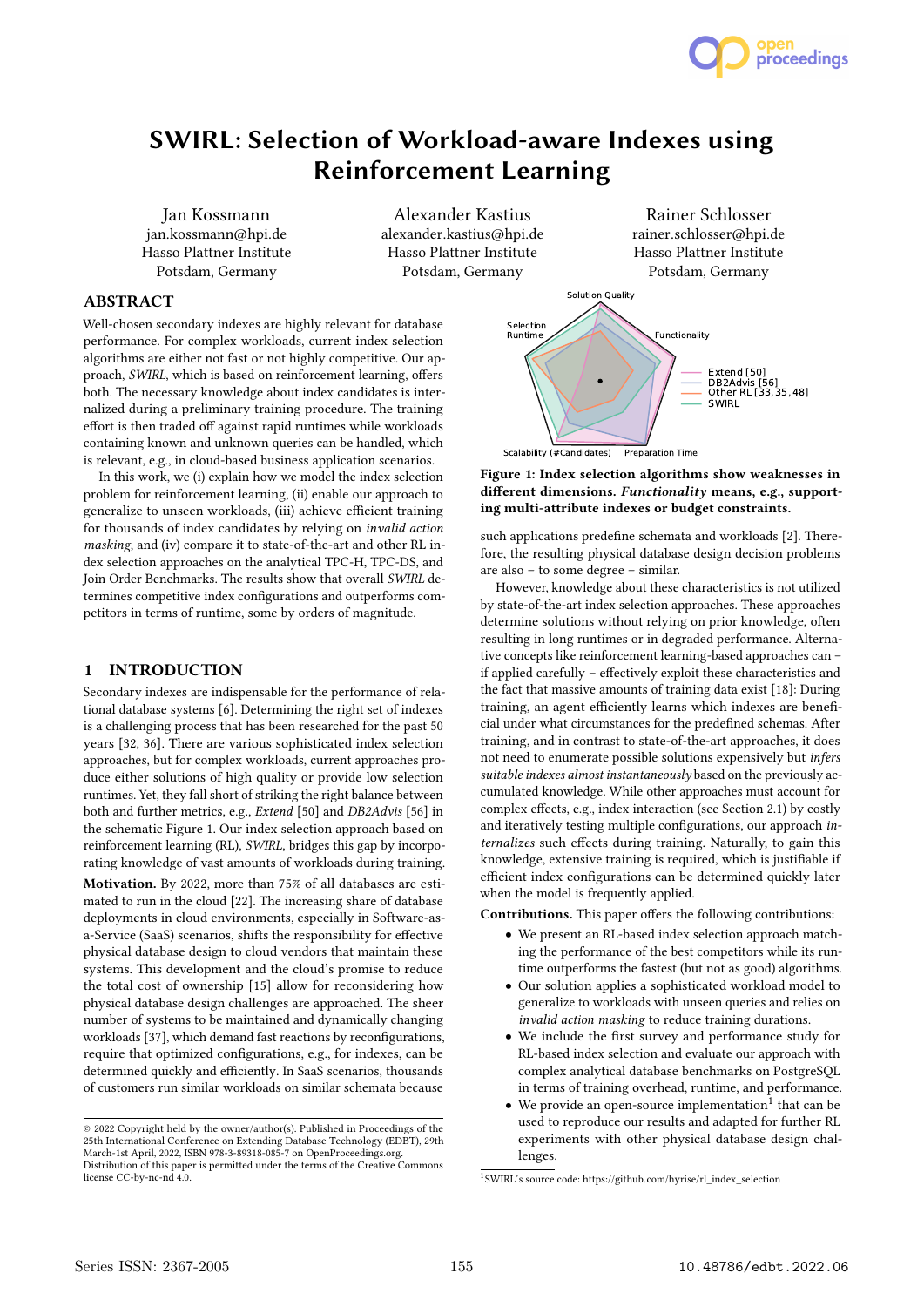# 2 BACKGROUND

This section introduces the index selection problem and its main challenges (Section 2.1) before we formalize it in Section 2.2. Afterward, we introduce the formal foundations of RL in Section 2.3.

#### 2.1 The Index Selection Problem

Index selection describes the process of determining an optimal set of indexes for a workload under constraints, e.g., a storage budget or a specified maximum number of indexes [44]. We denote these constraints as stop criteria. In the following, we explain which factors make index selection a challenging problem. For more details, we refer to a recent experimental survey [32] on index selection.

Large solution space. For reasonably sized datasets and workloads, numerous options for indexation, i.e., index candidates, exist. The number of relevant index candidates depends on the number of attributes (real-world datasets can contain thousands of attributes [5]) accessed by the workload's queries and the maximal number of attributes per index (multi-attribute candidates are typically generated by permuting single-attribute candidates). Evaluating all candidate combinations is, in general, impractical as their number exceeds the number of attributes by orders of magnitude [59]. Hence, enumerating all solutions is infeasible.

Index interaction. During index selection, the candidates cannot be considered independent because indexes interact [51]: the existence of one index can affect the performance impact of another index. Thus, during every step of an index selection process, the currently existing indexes have to be taken into account. This fact requires frequent recomputations of the candidates' benefits because every index creation or removal might drastically impact another index candidate's potential benefit.

Quantifying index impact. Determining the potential performance impact of index candidates is essential for comparing them and choosing the most promising ones. Physically creating indexes and measuring their impact is theoretically possible, but long creation and execution times render this method infeasible. For this reason, index selection approaches typically rely on estimates instead of actual measurements. Some database systems offer hypothetical indexes that are not (entirely) physically created but only inexpensively simulated for such estimations. These hypothetical indexes are considered by the DBMS' optimizer (what-if optimization [13]) to generate query plans and cost estimations. Despite the relatively cheap simulation of hypothetical indexes, the cost estimation process is still a major contributor to the runtime of index selection algorithms [43]. While cost estimations may differ from actual execution costs to a large extent [7], they are typically the only feasible option for large workloads and still allow for comparing different index selection approaches [32].

#### 2.2 Problem Formalization

We consider a workload characterized by  $N$  query templates (or query classes) and  $K$  involved attributes. Each query class  $n$  is represented by a set of attributes  $q_n \subseteq \{1, ..., K\}, n = 1, ..., N$ , that are accessed. Further, by  $I$ , we denote a given set of index candidates. A (multi-attribute) index  $i \in I$  is characterized by an ordered set of attributes from  $\{1, ..., K\}$ . The width W of an index corresponds to the number of attributes it contains.  $W_{max}$ denotes the largest index width considered during index selection. The required storage of index *i* is denoted by  $m_i$ ,  $i \in I$ . A selection of indexes is denoted by the subset  $I^* \subseteq I$ . The costs to execute

a query of class  $n$  depend on the chosen selection of indexes  $I^*$ and are denoted by parameters  $c_n(I^*)$ . Assuming that queries of class *n* occur with *frequencies*  $f_n$ ,  $n = 1, ..., N$ , the *total workload*  $costs$   $C$  depend on  $I^*$  and amount to

$$
C(I^*) := \sum_{n=1,...,N} f_n \cdot c_n(I^*).
$$
 (1)

The goal is to determine an index selection  $I^* \subseteq I$  such that  $C(I^*)$ , cf. (1), is minimized and a given storage budget B (stop criterion) is not exceeded. Using binary variables  $x_i$ , which indicate whether a candidate index  $i \in I$  is part of the selection  $I^*$ (1 yes, 0 no), i.e.,  $I^*(\vec{x}) := \bigcup_{i \in I : x_i = 1} \{i\}$ , the total storage used by a selection  $I^* = I^*(\vec{x})$  amounts to  $M(I^*(\vec{x})) := \sum_{i \in I} m_i \cdot x_i$  and the *index selection problem* can be mathematically defined by:

minimize 
$$
C(I^*(\vec{x}))
$$
 subject to  $M(I^*(\vec{x})) \leq B$ . (2)

In this context, a restriction on the number  $L$  of selected indexes would correspond to a cardinality constraint,  $\sum_{i \in I} x_i \leq L$ .

## 2.3 Reinforcement Learning

Reinforcement Learning (RL) covers a group of algorithms to solve decision problems. Those problems are characterized by processes that repeatedly allow an agent to perform an action  $a_t$  of its available actions A given a current state  $s_t \in S$  [55]. The state describes the properties of the environment the agent is currently observing. Depending on the problem and the RL algorithm,  $A$  and  $S$  can be either discrete or continuous and have an arbitrary number of dimensions. After performing the chosen action, a new state  $s_{t+1}$  is reached, and the process repeats. To provide agents with feedback on whether the action was chosen well, they receive a feedback signal, the reward  $r_t$  after each decision. The simulation might end at some point, leading to episodes of finite length characterized by the states, the agent's decisions, and the following rewards. The problem is to find an optimal policy, which maps states to actions, concerning the discounted future long-term reward for a starting state at time t:

$$
G_t = \sum_{k \ge 0} \gamma^k \cdot r_{t+k}.\tag{3}
$$

Rewards are discounted to take into account that further progression in the decision process becomes less predictable. Low values of the discount factor  $\gamma \in [0, 1)$  motivate the agent to act more greedily and consider possible long term rewards less.

To implement an RL system, the agent needs to estimate the best expected value of  $G_t$  correctly. The Q-value is the expected value of  $G_t$  given a certain state  $s_t$  and the chosen action  $a_t$ , i.e.,

$$
Q(s, a) = \mathbf{E}[G_t | s_t = s, a_t = a].
$$
\n<sup>(4)</sup>

The Q-value, as specified in (4) can be reformulated iteratively, as it incorporates the Q-value of the following state and its long term reward,  $G_{t+1}$ . This allows to learn an estimator for the Qvalue using the Bellman-update, given an observed state  $s_t$ , a performed action  $a_t$ , the reward  $r_t$ , and the follow-up state  $s_{t+1}$ .

$$
Q(s_t, a_t) \leftarrow Q(s_t, a_t) + \eta \cdot (r_t + \max_{a_{t+1} \in A} Q(s_{t+1}, a_{t+1}) - Q(s_t, a_t)),
$$

where  $\eta \in (0, 1)$  is the learning rate. Higher  $\eta$  values increase the update size but decrease the stability of the estimation. In this setup, the agent keeps a matrix to store and update the Q-value for each observed combination of  $s_t$  and  $a_t$ . This representation allows it to derive a policy from the Q-estimation, by greedily choosing the action  $a$  that maximizes  $Q(s, a)$  in the current state s. Actions are randomly chosen with a specified probability  $\varepsilon$  to ensure that the agent does not always choose the same actions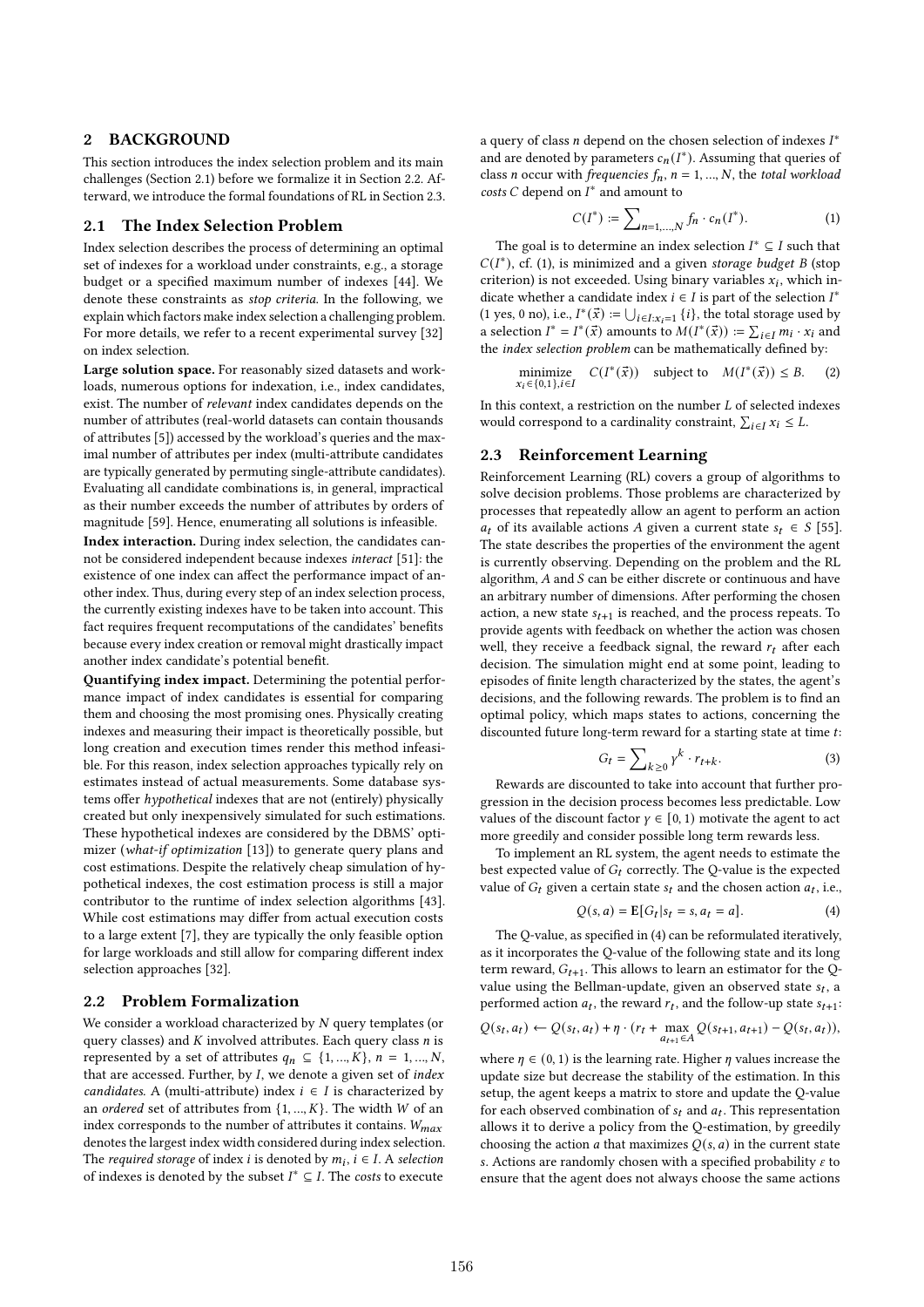(and leaves beneficial states unobserved). Further, instead of using tabular Q-values, a generic function approximator, such as an artificial neural network (ANN), can represent  $Q$ . In this setup, the difference between the network's estimation for the Q-value and the computed target value  $r_t + \max_{a_{t+1} \in A} Q(s_{t+1}, a_{t+1})$  is minimized at each learning step.

This concept can be further expanded with policy gradient methods, which do not derive a policy from the learned value estimations but instead keep a parametric policy  $a_t = \pi_{\Phi}(s_t)$ . By adjusting  $\Phi$ , the mapping from  $s_t$  to  $a_t$  is changed. Adjusting  $\Phi$ usually relies on the policy gradient theorem, which allows to improve expected rewards via Φ only based on past observations. Our experiments rely on Proximal Policy Optimization (PPO) [52]. PPO offers the advantage of adjusting the learning rate automatically. Correctly adjusting the rate stabilizes the learning process by avoiding drastic changes in the agent's behavior and improves overall performance.

The index selection problem can cause states in which not all actions within  $A$  are applicable, i.e., not all indexes can be created, for instance, due to budget constraints, cf. Equation (2). Such invalid actions could be modeled by assigning large negative rewards to such actions. We will incorporate another feedback mechanism: action masking [28]. In this approach, the agent receives the allowed actions as input and is structurally enforced to select an element within this set. This technique shortens the learning process, as this element of the decision does not have to be represented within the agent's policy anymore. In addition, peak performance can be increased as well [28]. Such efficiency considerations are essential if the overall action space consists of many actions but only a few of these actions are allowed in a given state. If action masking were omitted, the agent would have to explore many of the invalid actions to recognize which are allowed (depending on the state).

# 3 RELATED WORK

In the following, we first introduce the state-of-the-art index selection approaches that are later used for evaluations. Afterward, we discuss existing RL-based approaches and their differences to our solution before we conclude with requirements for a competitive RL-based index selection approach in Section 3.3.

#### 3.1 Existing Index Selection Approaches

There is a multitude of existing index selection algorithms, the first dating back to 1971 [36]. Most techniques either iteratively add indexes to an empty start configuration or reduce a comprehensive start configuration step by step. Reductive approaches [9, 57] often result in very long runtimes because many iterations are necessary to comply with the specified constraints [32]. For this reason, we chose three additive algorithms for comparison that showed either the fastest runtimes or were able to determine the best (or even optimal) solutions during a recent experimental evaluation study [32]: AutoAdmin by Chaudhuri and Narasayya [12], DB2Advis by Valentin et al. [56], and Extend by Schlosser et al. [50]. We refer the interested reader to [32] for brief descriptions of these algorithms. The referenced performance study has shown that none of the existing approaches meets both performance criteria - high quality and fast solutions - for complex analytical workloads.

Even though adaptive indexing [30] or database cracking [29] are valuable indexing techniques, they are not considered in this work. These techniques typically target column stores while we investigate generally applicable index selection approaches. Further, they are not available for database systems that offer publicly available hypothetical index interfaces, such as PostgreSQL, which would hinder a fair comparison and distract from this work's main focus, i.e., comparing existing with RL-based index selection approaches.

#### 3.2 RL-based Index Selection Approaches

Lately, a couple of RL-based index selection approaches have been presented as an alternative to existing rule- and enumerationbased heuristics. The RL approaches show promising results with regards to some aspects but also have different limitations. Next, we describe these approaches, including their limitations, and highlight differences to our work. Table 1 compares the approaches along different dimensions: (i) whether multi-attribute indexes are supported, (ii) the index selection's stop criterion (see Section 2.1), (iii) the availability of an open-source implementation for further experiments and the reproduction of results. Further, (iv) we examined how the listed publications incorporate the representation of the workload at hand. We compare whether or not they can generalize to to (v) unknown workloads that include completely unseen query classes. Lastly, (vi) we mention how the approaches were evaluated.

Sharma et al. were the first to present an RL-based index selection approach, NoDBA, capable of creating single-attribute indexes in 2018 [53]. They evaluate their ideas with queries that filter TPC-H's LINEITEM table on multiple attributes. The model represents the workload as a matrix that contains the selectivity of every attribute for every query if the query is filtered on this attribute. This model makes the generalization to unknown queries theoretically possible even though it is not discussed in the publication. Varying frequencies of the queries are not considered but could be modeled by repeatedly adding the same query to the state matrix, which would be unfeasible for larger workload sizes. Their approach does not consider other operators (apart from selection predicates) for index selection. Naturally, this is a significant limitation as other operators, e.g., joins and aggregates, are responsible for a large amount of the overall runtime in typical database workloads [19, 40]. The authors provide an open-source implementation<sup>2</sup> of their work.

Sadri et al. present DRLinda for cluster databases [48, 49]. While multi-attribute indexes are not supported, considering multiple instances in a database cluster sets a different focus, further complicates the problem, and is a differentiator to all other – including our – approaches. The workload is represented in three ways: (i) an access matrix that encodes for every attribute whether or not it is accessed in a query, (ii) an access vector that counts how often every attribute is accessed in total, and (iii) a selectivity vector that holds selectivity =  $\frac{\text{\# unique values}}{\text{\# of rows}}$  for each attribute. This model could enable the agent to generalize to unknown workloads which is not discussed or evaluated in the publication. There is neither a public implementation nor an evaluation that compares with state-of-the-art index selection approaches available. For our evaluations (Section 6), we have reimplemented DRLinda and included it in our open-source repository, see Footnote 1 on Page 2.

Lan et al. propose another RL-based solution that allows identifying multi-attribute indexes [33]. With increasing index widths  $(W)$ , the number of candidates increases drastically; for workloads with hundreds of attributes, thousands of relevant 3-attribute

<sup>2</sup> Source Code for NoDBA [53]: https://github.com/shankur/autoindex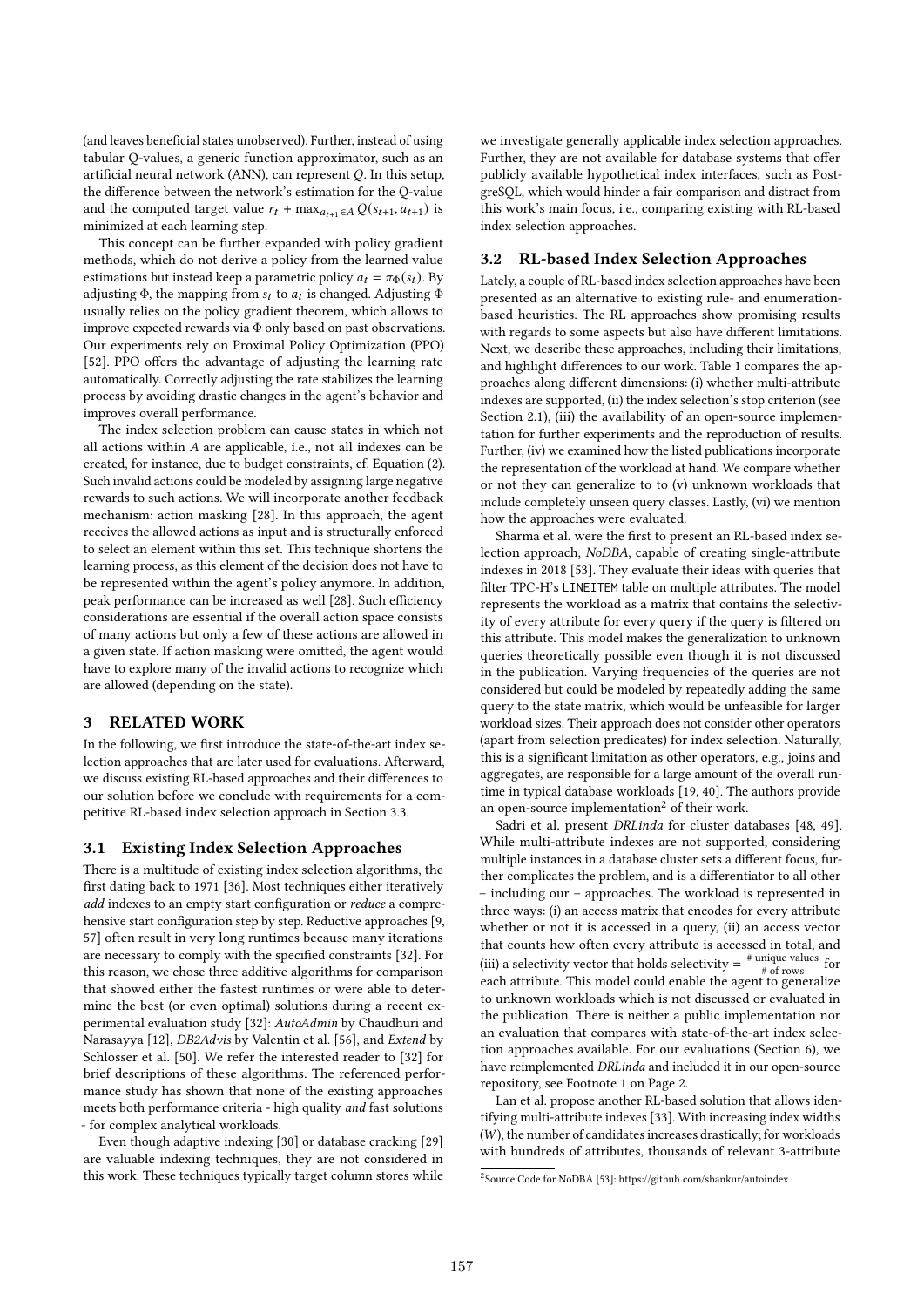|      |                                |                |                          | NoDBA [53] DRLinda [48] Lan et al. [33] SMARTIX [35] |                          | DRLISA [58]    | SWIRL         |
|------|--------------------------------|----------------|--------------------------|------------------------------------------------------|--------------------------|----------------|---------------|
| (i)  | Multi-attribute indexes        | N <sub>0</sub> | No.                      | Yes                                                  | No                       | Unspecified    | Yes           |
| (ii) | Stop criterion                 | # Indexes      | # Indexes                | $#$ Indexes <sup>5</sup>                             | # Steps                  | No improvement | Budget        |
|      | (iii) Implementation available | Yes            | No                       | Yes                                                  | Yes                      | No.            | Yes           |
|      | (iv) Workload representation   | Yes            | Yes                      | None                                                 | None                     | Unspecified    | Yes           |
| (v)  | Generalization new queries     |                | $^{++}$                  | $\qquad \qquad$                                      | $\overline{\phantom{a}}$ | Unspecified    | $^{+++}$      |
|      | (vi) Evaluation                |                | TPC-H scans TPC-H partly | TPC-H                                                | TPC-H                    | <b>YCSB</b>    | TPC-H/DS, JOB |

Table 1: Comparison of different reinforcement learning-based index selection approaches.

indexes exist [32]. The set of available actions usually comprises one action per index candidate for RL-based approaches. The authors propose five heuristic rules that serve as a preselection to reduce the number of index candidates (and consequently actions) and enable the selection of multi-attribute indexes. Excluding index candidates in advance may limit the potential solution quality [50]. The model does not implement workload representation. For this reason, it cannot generalize and is only suitable for the exact training workload. The evaluation is conducted on 14 TPC-H queries and the implementation<sup>3</sup> is publicly available.

Licks et al. present  $S_{\text{MART}}$ IX: A database indexing agent based on reinforcement learning [35], provide an open-source implementation $\rm ^4$ , and an extensive introduction to RL in the context of index selection. Their implementation is not capable of creating multi-attribute indexes and does not include workload representation. In consequence, generalization is not possible. While the approach is evaluated with the full TPC-H benchmark and compared to a multitude of other approaches, the best-performing state-of-the-art approaches [32] are not included. Their training procedure trades off long trainings (days) against avoiding inaccuracies of cost estimations: S<sub>MART</sub>IX derives query runtimes from actual query executions instead of what-if estimations.

Yan et al. target NoSQL databases with DRLISA [58], which is a differentiator to all other approaches. Further, it is the only approach that stops independently of the number of indexes or a storage budget. Instead, it terminates if no further performance improvement can be realized. According to the paper, the RL model takes a workload representation as input, but we could not find further details regarding this representation. Consequently, generalization may or may not be possible. The authors do not mention any publicly available implementation and evaluate their approach with the YCSB (Yahoo! Cloud Serving Benchmark) [14].

# 3.3 Research Gap: Requirements for Competetive RL-based Index Selection

Based on the motivation stated in Section 1, the limitations of state-of-the-art (Section 3.1), and RL-based approaches (Section 3.2), we derive the following requirements for a competitive RL-based index selection approach. In terms of performance indicators, a potential approach should determine solutions that are competitive  $(R-I)$  with the solutions of the best state-of-the-art algorithms, e.g., AutoAdmin or Extend, while the computation of such solutions should be significantly faster  $(R-H)$ , for instance, comparable to the computation times of DB2Advis. At the same time, the training duration of the proposed model should not outweigh (R-III) the advantage gained during application time.

None of the existing RL-based approaches offers all the functionality that is commonly expected from index selection approaches, cf. Table 1. Multi-attribute indexes are widely deployed

in real-world environments [21]. Thus, we require a powerful new RL-based solution concept to support multi-attribute indexes (R-IV). Besides, the proposed solution should accept storage budgets  $(R-V)$  as a stop criterion as they allow more fine-grained solutions compared to criteria targeting a fixed number of indexes [32]. Further, an index selection algorithm based on RL should be able to generalize (R-VI) to unknown workloads, at least to a reasonable extent. Otherwise, retraining the agent for every workload change would be necessary, which is – given the training durations for RL approaches – unrealistic and would make the approach much less attractive.

There is currently no RL-based index selection approach that competes with state-of-the-art algorithms in terms of R-I to R-III and unifies the functionality demanded by R-IV to R-VI. Lastly, meeting the requirements should be evaluated on multiple complex analytical workloads against competitive state-of-the-art approaches, which has not been done for existing RL approaches.

# **5WIRL: SELECTION OF WORKLOAD-**AWARE INDEXES USING RL

In this section, we detail our approach (SWIRL) that tackles index selection with RL. We start with an overview in Section 4.1. Afterward, in Section 4.2, we explain how we model the index selection problem in an RL-compatible fashion and handle the resulting complexity; therefore, we answer how the environment's state, i.e., the queries, the budget, and the active indexes, is represented. Lastly, we clarify the applied training procedure that enables efficient training and determining solutions of high quality.

#### 4.1 Overview

Figure 2 depicts an overview of the entities involved in the RLbased index selection process and how they interact. The process is divided into three phases: (i) preprocessing: training and testing workloads are generated, index candidates are determined, and the workload representation model is prepared; (ii) training: the agent learns which indexes are valuable for the provided queries as well as how these indexes interact, and (iii) application: the agent applies the trained model to determine indexes for certain workloads. During (ii) and (iii), the agent iteratively selects indexes for a given workload. This process forms the Markov decision process that the RL algorithm observes, cf. Section 2.3. Preprocessing. 1 The user, e.g., a database administrator (DBA), can specify a set of *representative* $6$  *queries*. The potential impact of the specified query set is discussed later in Section 4.2.2.

2 Afterward, index candidates are generated based on the input schema's attributes and the set of representative queries. Restricting the set of index candidates to relevant ones is crucial [32, 33] since index candidates correspond to the agent's actions, and too large action spaces complicate the agent's process

<sup>3</sup> Implementation of Lan et al. [33]: https://github.com/rmitbggroup/IndexAdvisor 4 SMARTIX's [35] experimental setup: https://doi.org/10.5281/zenodo.3254967 5Due to space restrictions, budget results were not reported by the authors.

 $6$ Relying on representative queries is in accordance with other learned approaches [27].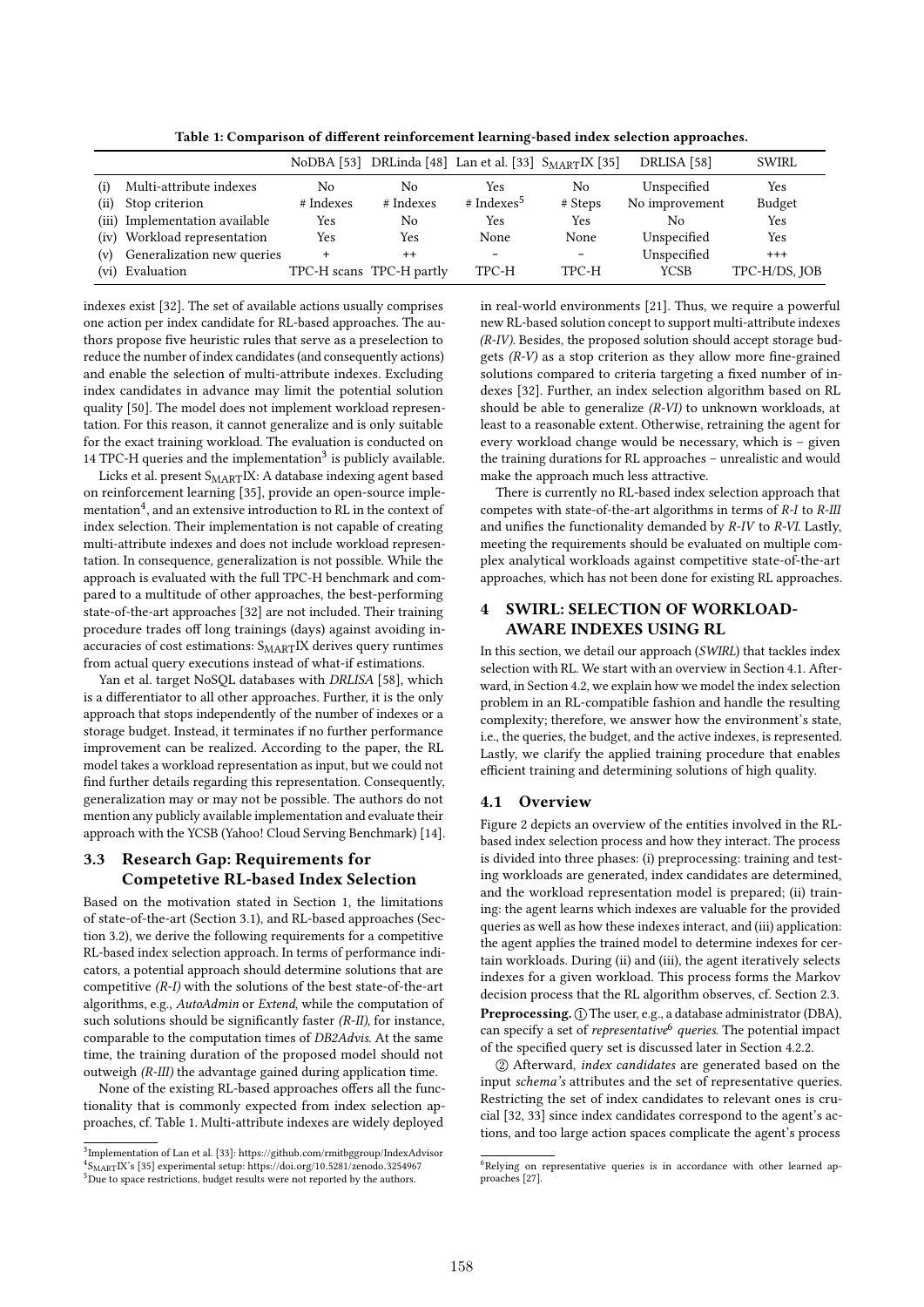

Figure 2: Overview of RL-based index selection process. Divided into preprocessing, training, and application phase.

of determining reasonable solutions and can increase training durations. At the same time, candidates should not be limited too much; otherwise, solutions of high quality cannot be determined [50]. For this reason, not all but most attributes of the schema (and their permutations) should become index candidates. By default, our system generates all syntactically relevant index candidates (except for indexes on very small tables,  $n < 10000$ ). Permutations are generated according to a user-specified admissible index width  $(W_{max})$ . The candidate generation also prepares predictions of the index sizes for every candidate based on the estimates of a what-if optimizer.

3 Based on the representative queries, random workloads are generated as follows. A workload consists of (a subset of) the representative queries and assigns a random frequency to each query. Thereby, we create variability and ensure that the agent has to handle different query-frequency pairs during training to anticipate a wide variety of workloads later during application.

The created workloads are split into training and test sets, and it is guaranteed that the test set contains only workloads that are not part of the training set. Besides, it is possible to specify that a certain number of the representative queries are not part of any training but only of test workloads to guarantee pure out-ofsample predictions. By doing so, we can investigate that agent's capability to generalize to unknown queries and workloads.

4 Machine learning models are usually provided with numerical features. The workload model is responsible for creating workload representations, i.e., transforming information about the queries of the current workload to a numerical representation that can be passed to neural networks. This process is crucial because, without a representation, unknown queries cannot be handled. Details are presented in Section 4.2.2.

Training. During training, the agent learns which indexes are beneficial in which situations by efficiently trying out many index configurations for different workloads. Thereby, it is also able to implicitly discover and internalize complex effects like the relationship between different candidates, i.e., index interaction, without these effects being explicitly specified or modeled.

The central components of the RL process are the index selection environment and the index selection agent. The agent is stateless and provides numerical actions that correspond to the creation of indexes in the environment. The stateful environment encapsulates the DBMS: it translates and implements the agent's actions in the DBMS, determines their consequences, rewards the agent (Section 4.2.4), informs it about the environment's state (Section 4.2.1), and abstracts further parameters, e.g., the budget.

 $(5)$  The environment retrieves a new workload  $(3)$  for every training episode. Within one episode, the workload is constant. 6 Subsequently, the costs and plans for every query of the current workload are requested from the what-if optimizer given the current index configuration, which is usually empty for the first step of an episode.  $(7)$  Then, the agent's action space is restricted to contain only actions that are valid for the environment's current state. These restrictions are a major factor for converging as quickly as possible and allowing thousands of index candidates without limiting the candidate set a priori. Actions can be limited based on the current workload, the remaining budget, or previous actions; see Section 4.2.3 for details. This procedure is a main differentiator to existing RL-based index selection approaches.  $\circledR$ For the state representation, the current state of the environment, e.g., the remaining budget, current costs, and active indexes, is translated to numerical features so that it can be passed to the agent. This process includes the retrieval  $\circled{9}$  of the workload representation from the workload model. (10) The environment's state and, if available, a reward are passed to the agent, which, in return,  $(1)$  reacts with an action under consideration of the currently valid actions.  $(12)$  After the environment implemented the agent's actions by creating indexes via the what-if utilities, the process is continued at step  $(6)$  until there are no valid actions left, e.g., if the budget is exceeded or a user-specified maximum number of iterations has passed. After a configurable number of iterations, the ANN (cf. Section 2.3) is updated to reflect the observations collected during the passed iterations.

Application. After training, our model is applied as follows. At 5 , the actual workload is received instead of training workloads. Starting with an empty index set, the agent repeatedly evaluates the fitted ANN to subsequently select the action  $a_t$  (1) with the highest estimated reward (the best index) for a state  $s_t$  (10). Choosing  $a_t$  leads to a new state  $s_{t+1}$  for which  $a_{t+1}$  is determined until the budget is exceeded. This procedure can particularly be applied to any unknown workload as the ANN can even be evaluated for unseen  $s_t$ . Note, the application of our model is fast compared to state-of-the-art non-RL approaches since (i) interactions with the what-if optimizer are not necessary and (ii) due to the trained ANN, only simple evaluations remain to be performed.

### 4.2 Model

Below, we explain how we model the index selection problem for RL. We elaborate on how information about the environment, e.g., the workload and current index configuration, is transformed into a vector-based representation, i.e., how we represent the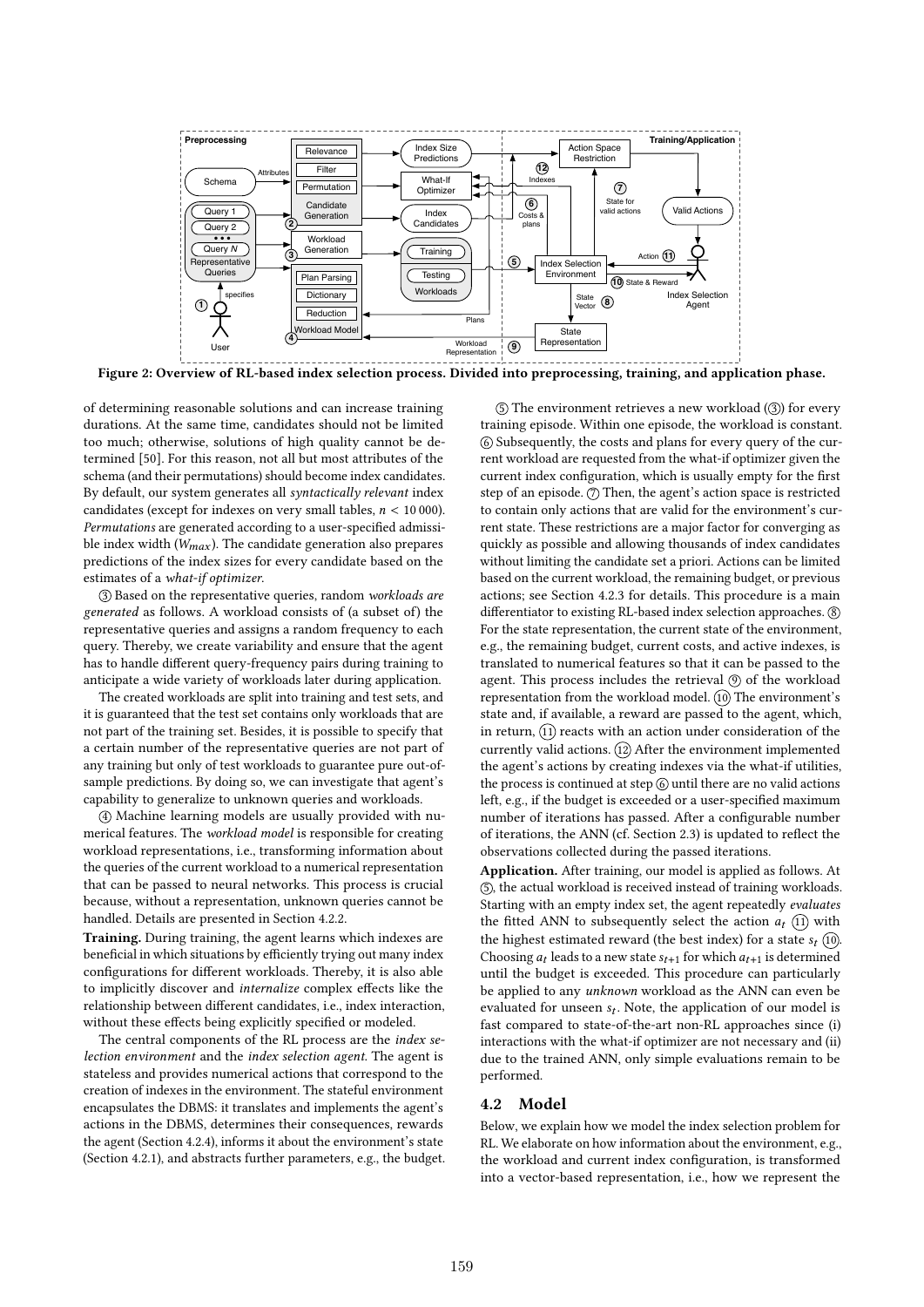

Figure 3: State representation for a simplified example workload. The numbers are example values for demonstration.

environment's state. Afterward, we discuss how the workload is represented, how changes of the index configuration are modeled as actions of the agent, and how the agent is rewarded.

4.2.1 State Representation. Figure 3 shows how we encode the index selection problem with a simplified sample workload. The sample contains 28 features distributed over 7 vectors, enclosed by a dashed box. The number of necessary features to effectively represent a particular instance of the index selection problem largely depends on the number of query classes in the workload, their complexity, and the number of indexable attributes; details are covered later in this section.

The cost and storage information contained in the state representation can be based on actual measurements or on estimates obtained from a what-if optimizer. While the latter option offers only estimates, it is much faster. As state representations must be updated during training for each of the agent's steps, we rely on the what-if-based estimations; actual execution time measurements are simply impractical. The state representation can be divided into three aspects: the workload, meta information (e.g., budget), and the current index configuration. All of these aspects influence which indexes of all possible indexes are beneficial: for two different workloads, completely different index configurations might lead to the best performance.

Workload representation. Workloads can either contain the same query classes, but their frequencies can differ, or the query classes themselves can differ. The workload representation must reflect both cases. For a workload with  $N$  query classes and a specified representation width of R (in Figure 3,  $N = 3$ ,  $R = 4$ ), the workload representation consists of  $(i)$   $N$  numerical vectors of length  $R$  that represent the queries' contents, (ii) a vector of length  $N$  with a numerical value for each query's frequency, and (iii) another vector that contains the estimated execution cost per query ( $N$  values) given the currently active index configuration. Representing the queries' contents is crucial for our approach and a main differentiator to other approaches; without it, the agent cannot learn about the structure of queries, recognize similarities, and, in the end, generalize to unseen queries, see Section 4.2.2.

Even though the neural network structure is fixed, a model that was trained with workload size  $N$  can always be utilized to determine index configurations even if the workload size is different, e.g.,  $\tilde{N}$ , during inference time. If  $\tilde{N} < N$ ,  $padding$  can be applied, i.e., query representation, frequency, and cost per query are set to 0 for  $N - \tilde{N}$  queries. Otherwise, if  $\tilde{N} > N$ , a representative set of the workload with size  $N$  must be created. Such a set can always be found, e.g., by focusing on the most relevant queries and summarizing similar queries; workload compression [11, 16] has been effectively used for index selection in the past. Also, query clustering approaches exist to reduce the total query count [37]. Choosing  $N$  to be sufficiently large in the beginning can avoid the need for workload compression altogether or, at least, decrease the possible information loss caused by it. Choosing  $N$  sufficiently small allows controlling the model's complexity.

The meta information contains four scalar features regarding storage and workload cost: (i) a value for the currently specified<sup>7</sup> storage budget  $(B)$ , (ii) the current storage consumption based on the what-if optimizer's index size predictions, and (iii) the initial (without any indexes) and (iv) current cost  $(C)$  for executing the entire workload, cf. Equation (1).

The current index configuration encodes for every indexable attribute (see Section 4.1) whether an index is present or not. In the simplest case, with a maximum index width of  $W_{max} = 1$ , this information can be represented by a binary vector as every index can exist once or not at all. Encoding the index configuration is more challenging if multi-attribute indexes are admitted because there can be millions of index candidates, e.g., for TPC-DS with  $W_{max} = 4$ ,  $|I| \approx 1.3$  million [32]. If we used a binary vector as above, we would increase the number of (very sparsely populated) features by the number of index candidates which would be infeasible. Since wide indexes occur in real-world systems [21] and limiting  $W_{max}$  can harm performance [50], decreasing the dimensionality by limiting the number of candidates is also not an option. Hence, we encode the information on the current index configuration for each indexable attribute separately to avoid large feature spaces: The value in the vector is incremented by  $1/p$  for every index that contains the corresponding attribute.  $p$ refers to the position in the index. For example, for Idx(l\_cdate, l\_rdate) l\_cdate's  $p$  is 1 (vector value 1/1) and l\_rdate's  $p$  is 2 (value 1/2). If a further index Idx(c1, c2, c3, l\_cdate) would exist, 1\_cdate's vector value would be  $1.25 = 1 + 1/4$ . Modeling the current index configuration like that – in contrast to a binary vector – implicates some loss of information: instead of encoding which exact indexes exist, we encode to which degree attributes

<sup>&</sup>lt;sup>7</sup> Storage budgets are externally specified, e.g., by DBAs or external meta models.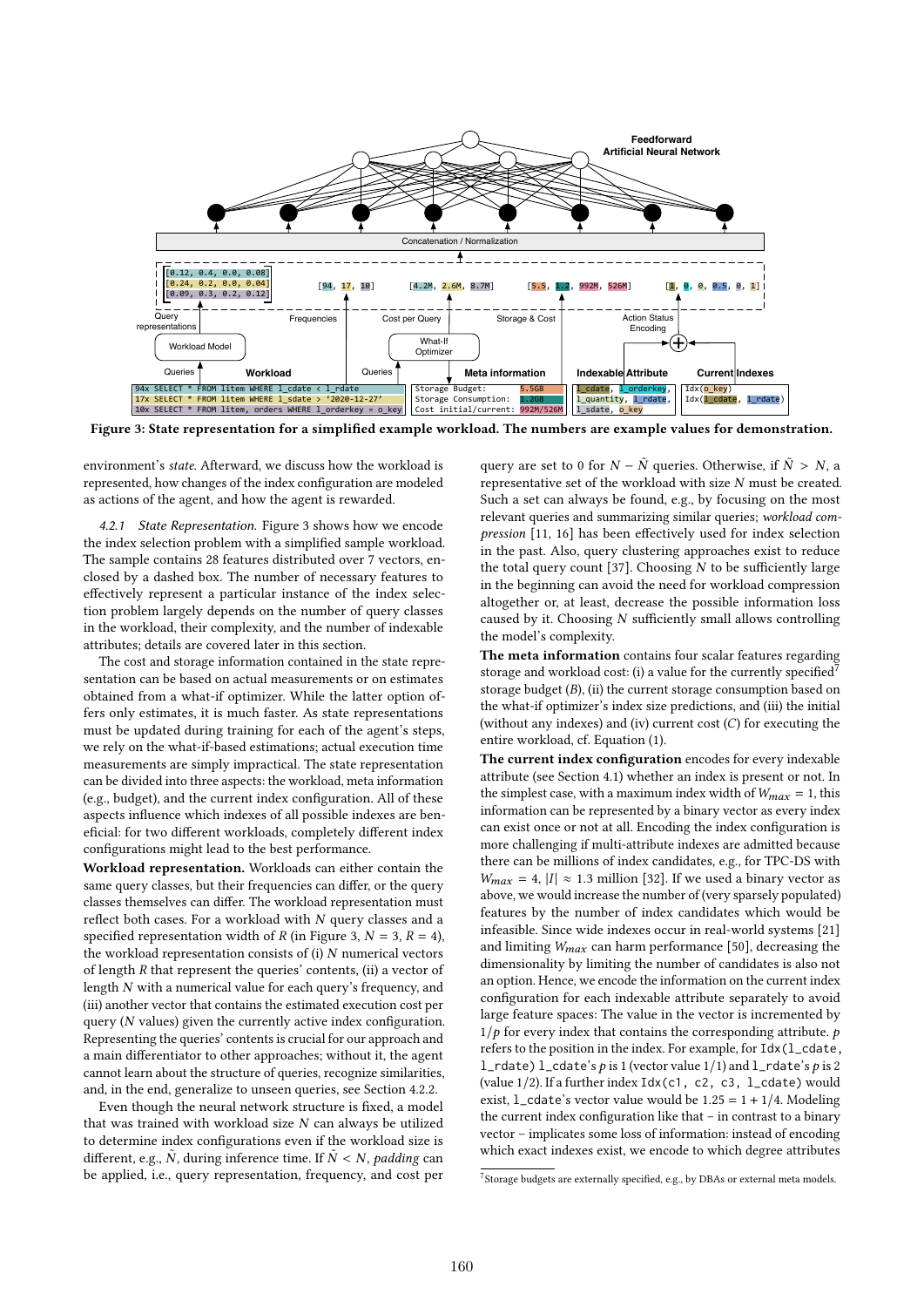are covered by indexes. However, according to our evaluations, the agent is able to handle this encoding. In addition, the index selection environment still maintains the full information that is, e.g., necessary for applying action masking (Section 4.2.3).

Concatenation and normalization. Before the presented state information is passed to the neural network, the vectors are concatenated, and the contents are normalized with StableBaseline's VecNormalize class, which normalizes values X to  $\tilde{X}$  using their moving average  $\bar{X}$  and the variance  $\sigma^2(\cdot)$  as follows ( $\varepsilon \coloneqq 10^{-8}$ prevents possible divisions by zero):

$$
\tilde{X} = (X - \bar{X})/(\sigma^2(\bar{X}) + \varepsilon)^{0.5}.
$$

Normalization is applied to improve the network's learning behavior. The used activation function tanh suffers from vanishing gradients on large inputs. This effect can be avoided by normalization with zero mean and a variance of one [23].

Number of features. The number of features  $F$  passed to the model, except for the meta information  $(MI)$ , is not fixed and varies with the problem instance at hand and the configuration. It amounts to:

$$
F = N \cdot R + N + N + MI + K. \tag{5}
$$

The number of query classes in the workload  $(N)$  largely affects the size of the frequency, cost per query, and query representation vectors. Also, the representation width  $(R)$  is important for large workloads as it is multiplied with  $N$ . If the workloads that are passed to the model contain complex, unlike queries,  $$ must be chosen large enough to capture different queries and their similarities properly. Lastly, large database schemas can result in hundreds of thousands of indexable attributes. Hence, we only consider attributes (cf.  $K$ ) that are accessed by at least one query. Otherwise, it could result in too many features only to represent the current index/action status. For a TPC-DS scenario with a workload size of 30 query classes and a representation width of 50, there are  $30 \cdot 50 + 30 + 30 + 4 + 186 = 1750$  features for 186 indexable attributes, cf. Equation (5).

4.2.2 Workload Modeling and Query Representation. One of the main goals of our approach – and a major differentiator to existing approaches – is to be able to handle query templates that were not part of the training workloads. Of course, these templates should not differ entirely but be reasonably similar to the query templates used during training. Thus, the set of training queries should roughly capture the workload expected at application time.

The desired capability to handle unknown queries requires us to set such queries into context with known ones, which adds complexity to the model: details of the queries must be encoded such that the agent can incorporate them into its decision making, i.e., a detailed representation of the workload respectively of its queries is necessary. This representation must be compact enough to avoid feature explosion and contain enough detail to distinguish queries properly. Besides, the task of creating the representation must not be too complex as it would further increase training durations.

Figure 4 depicts how our representation model is built and how representations are inferred. We build representative plans from the set of representative queries by utilizing the what-if optimizer and index candidates. For every query, the what-if optimizer is repeatedly invoked to generate various plan alternatives based on different index configurations. Theoretically, the query representation could be built entirely on the queries' SQL strings, but execution plans contain more details, information about index usage and might change with the agent's actions, i.e., index decisions. The representative plans are passed to the representation model.

The operators of every plan that are relevant<sup>8</sup> for index selection are transformed into a text representation. For example, under the presence of an index on TabA.Col4, a text representation IdxScan\_TabA\_Col4\_Pred< might be generated. The text representations for all representative plans are stored in the operator dictionary, which assigns an ID to every distinct operator's text representation. These IDs are used in the next step to construct a Bag Of Operators (BOO) (cf. bag-of-words model [10, 25]), i.e., a numerical representation of the operators of a query.

Dimensionality Reduction. The BOO could be made part of the state representation. However, using the BOO without further processing would result in numerous, very sparsely populated features per query. For the TPC-DS benchmark's query templates, we count 839 distinct relevant operators, which we would need to incorporate for every query of the workload, i.e.,  $N$  times. Consequently, we apply a dimensionality reduction step. Based on the BOO representations of all representative plans, we build a Latent Semantic Indexing [17] model to reduce the feature count. Other approaches, e.g., random projections [3] or principal component analysis, could also be used to reduce dimensionality.

Choosing the number of features representing a query – the representation width  $R -$  is a tradeoff decision. Larger values for  $\overline{R}$  increase the model's size and training times. Smaller values can lead to insufficient workload representations. The library used for the LSI model (see Section 5) indicates how much information is lost when the model is built. We experimented $9$  with varying values for  $R$  and found that for the examined workloads and  $R =$ 50, approximately 10% of information is discarded. Additionally, since the agent's performance does not improve much when choosing higher  $R$  values,  $R = 50$  seems to be a reasonable choice.

Alternative workload modeling approaches. In the literature, alternative workload modeling approaches [18, 54] exist. These approaches differ because different use cases guided their design. For example, the workload modeling of Ding et al. [18] builds the input for a classifier that determines which of two

 $^{9}$ Representation width experiments: https://github.com/hyrise/rl\_index\_selection/ tree/main/experiments/representation\_width



Figure 4: Workload representation example. \*BOO refers to Bag Of Operators.

 $\overline{{}^8\text{We}}$  focus on operators that are affected by indexes. Source code: https://github.com/ hyrise/rl\_index\_selection/blob/main/swirl/bag\_of\_operators.py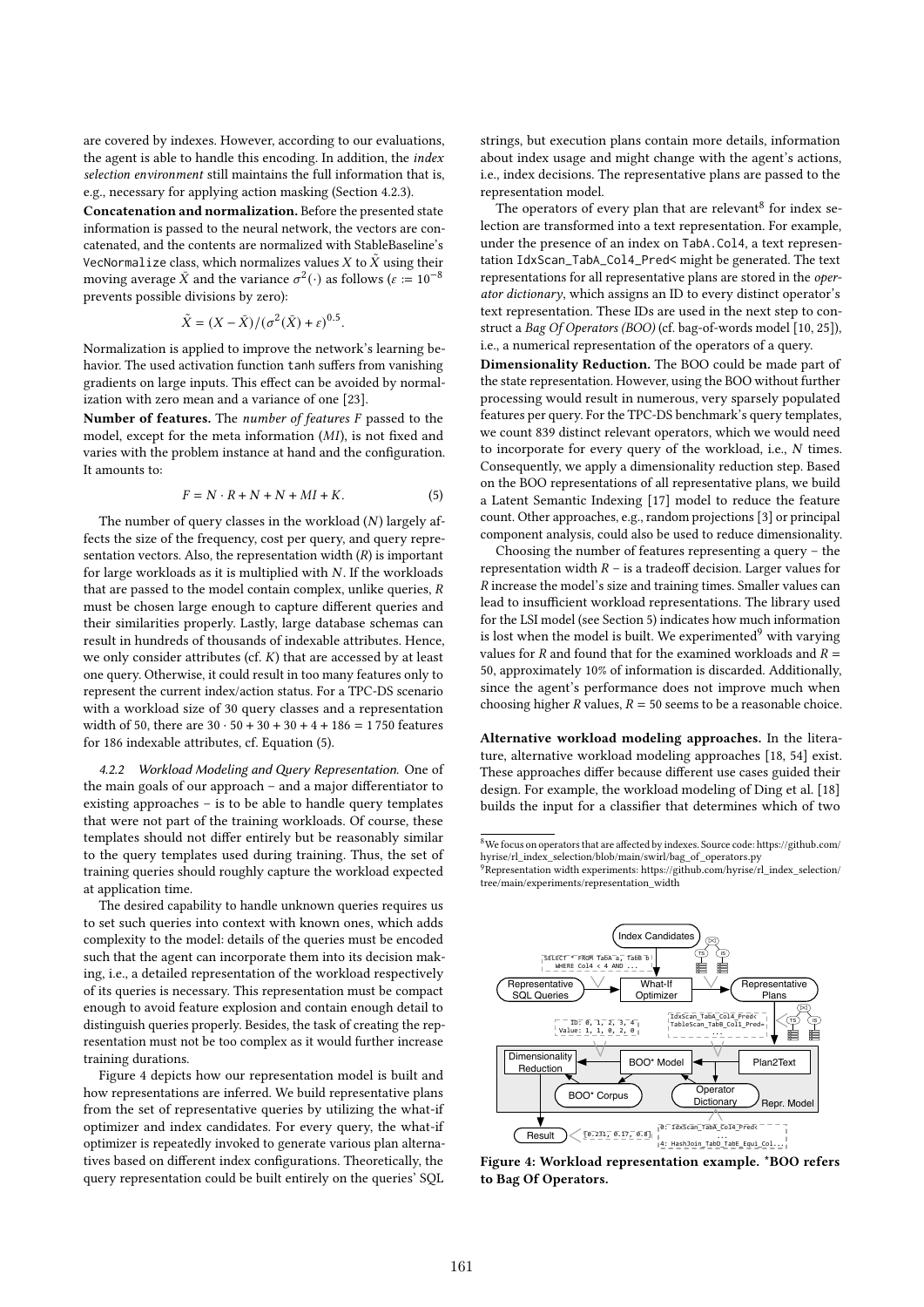query plan alternatives is cheaper. The modeling approach featurizes query plans based on physical operators, too. However, the featurization is schema-agnostic without explicitly referring to accessed tables or attributes. Instead, it encodes and aggregates different information, e.g., the amount of work done per operator type. Ding et al.'s workload modeling is reasonable for their use case. In contrast, our approach is specifically designed for an RL-based index selection agent. Our agent's actions are directly related to particular operators and attributes. Therefore, the explicit knowledge of how attributes and operators occur in the workload is necessary for good index selections.

Simplifications and extensions. If unknown queries are not required to be handled, the modeling can be simplified. For example, Hilprecht et al.'s approach [27] for RL-based partitioning models the workload by only encoding the frequency share of known queries in the current workload. We argue that even in cloud scenarios (see Section 1), with a predefined set of standard queries, the assumption that no unknown queries will occur is invalid because customers usually formulate additional queries.

The exact values for query template parameters can influence the execution costs and resulting query plan. If only the costs differ, the workload model's query representation is identical, but the corresponding value in the query cost vector (cf. Section 4.2.1) reflects the difference. Query plans (for the same query with different parameters) that contain different physical operators can be expressed by our BOO model. However, semantically equivalent but structurally different (e.g., operator order) query plans could result in the same BOO. This issue could be avoided by also encoding the structure of the plan, e.g., by including the preceding operator(s) in the representation of subsequent operators. Since we did not encounter any such issues, the current version of our model does not encode the preceding operators.

4.2.3 Actions. The action space determines how the agent can act, i.e., for index selection, which indexes the agent can create. Our model employs a discrete action space  $A$ , where every action is a unique (multi-attribute) index candidate, i.e., we set  $A := I$ . The index candidates are determined during preprocessing, cf. Section 4.1; the existence of thousands of multi-attribute index candidates is not rare for real workloads and datasets [50].

Carefully designing and handling the action space is crucial for two reasons. (i) As stated in Section 2.3, the training efficiency depends on the number of available actions. For complex combinatorial problems, more available and dependent actions (index interaction) further complicate the problem. Simply limiting the index candidates a priori might reduce the size of the action space but can also negatively impact the quality of the determined index configurations as shown by Schlosser et al. [50]. In addition, (ii) particular actions might be invalid at particular states. Comparable to the rules of chess where moving pawns across three squares is forbidden, the index selection process also follows specific rules: we can consider the repeated creation of an existing index or exceeding the storage budget as a breach of the rules. In RL, rules are usually enforced by large negative rewards to teach the agent the invalidity of certain actions. However, everything that must be learned can potentially increase the training duration and harm performance.

We utilize invalid action masking [28] to (temporarily) disable actions given the current state, thereby guiding the agent to only consider a subset of all available actions. Valid actions must be updated before every step, and there are four reasons why actions could be marked invalid, which is also demonstrated in Figure 5.



Figure 5: Example for invalid action masking. Numbers in braces on (in)validation actions indicate the reasons for the change. Creating an index **(A,B)** drops the index **(A)**.

- (1) Index candidate irrelevant for workload. Before the agent's first step, we check for every index candidate whether it is syntactically relevant for the workload at hand, i.e., whether all of the index's attributes occur in the workload.
- (2) Index would exceed the budget. Before every step, we calculate for every index candidate whether its creation would exceed the storage budget, given the current consumption.
- (3) Index already existing. After choosing an action  $a$ , it is marked invalid such that it cannot be chosen again. Later, action  $a$  can be marked valid again, e.g., due to choosing actions that are associated with multi-attribute indexes.
- (4) Invalid precondition. Before the first step, all multi-attribute indexes are masked as invalid. Only after the agent chose an index  $(A)$ , all multi-attribute indexes with  $A$  as the first attribute, e.g., indexes (A, B), (A, C), are made valid. We follow the intuition of Chaudhuri et al. "that for a two-column index to be desirable, a single-column index on its leading column must also be desirable" [12, p. 151] and the procedure of the Extend index selection algorithm by Schlosser et al. [50]. Three- and  $n$ -attribute indexes are masked accordingly.

DBAs might favor preventing the model from handling indexes that were manually created based on domain knowledge or that guarantee service-level agreements (SLAs). Such indexes can be made inaccessible by invalidating actions affecting them. The effect of action masking on the number of available actions in realistic circumstances is demonstrated later in Section 6.3.

4.2.4 Reward. For each action, the agent receives a reward,  $r_t$ , cf. Equation (4), that incentivizes beneficial actions and guides the learning process. There are multiple options for building reward functions for index selection that could consider relative or absolute cost impacts of indexes, their storage consumption, and their validity (see Section 4.2.3). Absolute cost impacts have the disadvantage that these might largely differ for similar actions for different workloads and do not account for the required storage. For this reason, in line with Extend [50], to consistently optimize the usage of storage in each step/state  $t$ , we consider the additional relative benefit (reduction of workload costs, cf. Equation (1)) of an index selection  $I_t^*$  per additional utilized storage as reward, cf. Section 2.2:

$$
r_t(I_t^*) = \frac{(C(I_{t-1}^*) - C(I_t^*))/C(\emptyset)}{M(I_t^*) - M(I_{t-1}^*)}
$$

.

In contrast to other approaches, it is unnecessary to punish invalid actions with negative rewards due to action masking. Our implementation allows defining alternative reward functions.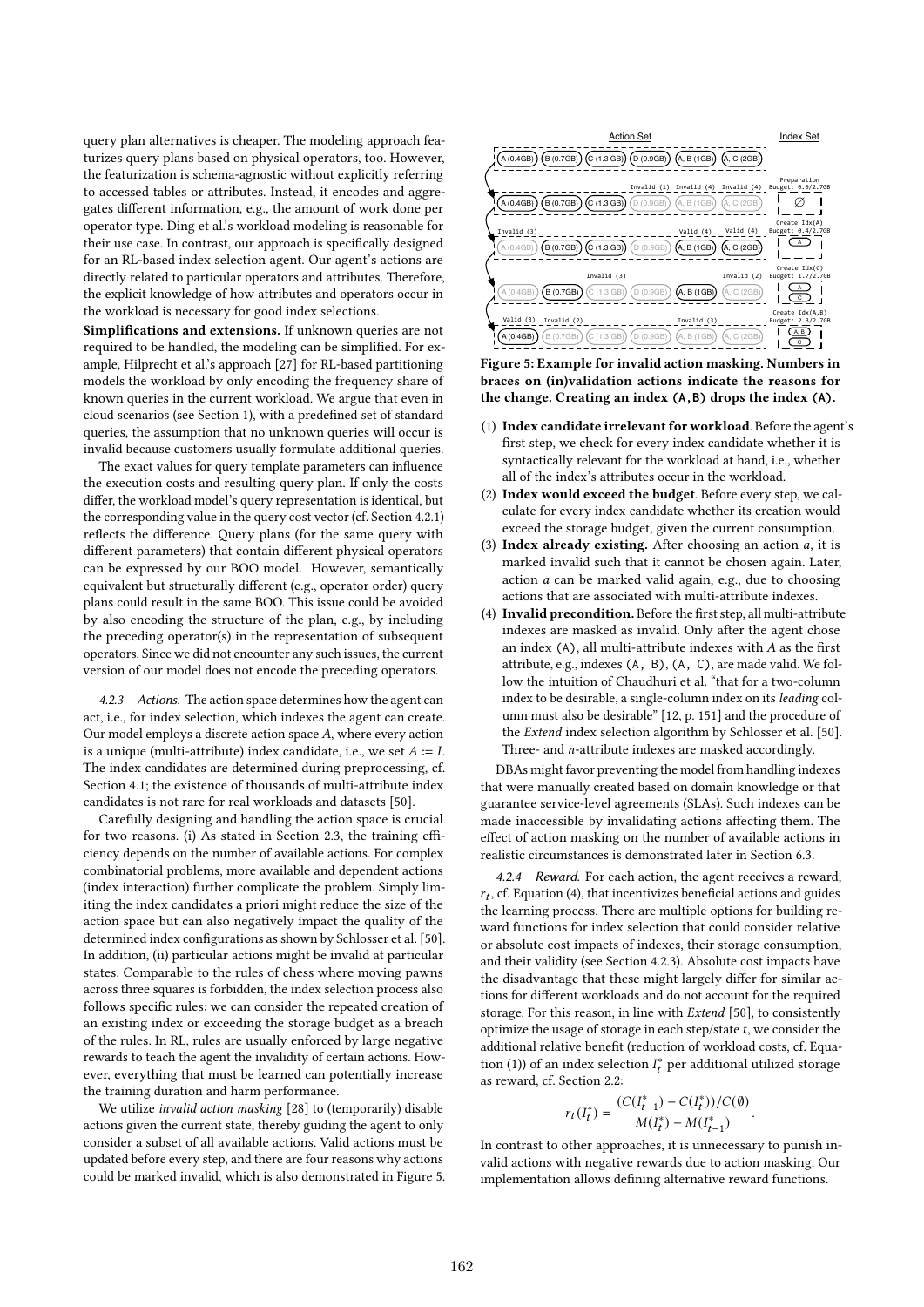4.2.5 Miscellaneous. To prevent overfitting, we monitor the model's performance with workloads that are different from training and testing set every few thousand steps. If the moving average of the performance stops improving, we record the model's current state. Also, we employ extensive caching of cost requests (cf. Section 5), which largely impacts the training duration, see Section 6.3.

# 5 IMPLEMENTATION

In this section, we detail the implementation of SWIRL. Our opensource implementation, see Footnote 1 on Page 2, to train, evaluate, and adapt the presented approach is written in Python 3 and should facilitate further experiments with RL-based approaches for index selection or physical database design in general.

Database. Throughout the paper, we use the database system PostgreSQL and HypoPG [47] for what-if optimization. We rely on Kossmann et al.'s [32] index selection evaluation framework's cost evaluation component that encapsulates the retrieval of query plans, query costs, index information and enables us to create and drop hypothetical indexes. For this reason, the proposed approach is not tightly coupled to PostgreSQL, but support for other database systems that also offer what-if optimization could be added. Usually, cost estimation requests are responsible for the majority of the runtime of index selection algorithms. Therefore, the cost evaluation component implements a cache for such requests, which is indispensable for efficient training procedures, see Section 6.3.

Model. For the implementation of the RL algorithm (PPO), we use Stable Baselines [26] versions 2 and 3 that rely on Tensorflow, respectively PyTorch. The agent interacts with a database environment that is implemented according to OpenAi's gym [8] interface. The latent semantic indexing model used for workload representation (Section 4.2.2) is built with Gensim [46].

The model's hyperparameters that are displayed in Table 2 were experimentally determined. The gamma value appears low compared to other problems that are traditionally solved via RL. A value in the lower range increases the agent's greediness, while it is still chosen high enough to allow long term considerations in the relatively short episodes of the index selection problem. We have demonstrated in Section 4.2.1 that the number of features depends mainly on the workload size and the used representation width. Therefore, it might be necessary to adapt the network architecture for larger problem instances before training; the displayed size was sufficient for the evaluated workloads.

Flexibility. Our implementation is divided into multiple components, e.g., the reward determination, state representation, or the maintenance of the action space are handled by components. Hence, alternative implementations for these components can be added to evaluate different problem modeling strategies and design decisions experimentally. Most parameters, e.g., the workload size, maximum index width, or utilized reward function, can be configured via JSON configuration files. Furthermore, the concept of our approach is not tailored to index selection but could be extended to other physical database design problems,

Table 2: Hyperparameters for our PPO (Section 2.3) model.

| Hyperparam                                                                                                                                                                                                                                                                                                                                                                    | Value   Hyperparam Value |            |
|-------------------------------------------------------------------------------------------------------------------------------------------------------------------------------------------------------------------------------------------------------------------------------------------------------------------------------------------------------------------------------|--------------------------|------------|
| Learning rate $\eta$<br>$2.5\cdot10^{-4} \begin{array}{l} \mbox{Discount }\gamma \quad \  \, 0.5 \\ \mbox{Clip Range} \quad \  \, 0.2 \\ \mbox{ANN Layer Structure for $Q$ and $\pi$} \quad \, 256\text{-}256 \end{array} \begin{array}{l} \mbox{Discount }\gamma \quad \  \, 0.5 \\ \mbox{Clip Range} \quad \  \, 0.2 \\ \mbox{Policy} \quad \  \, \, \mbox{ML} \end{array}$ |                          | <b>MLP</b> |

e.g., automated compression selection or partitioning, as long as the impact of varying configurations can be determined and transformed to a reward.

#### 6 EVALUATION

This section evaluates our approach, assesses whether it fulfills the requirements formulated in Section 3.3, and compares its performance to state-of-the-art index selection algorithms.

After describing the experimental setup in Section 6.1, we evaluate the solution quality of the index configurations identified by SWIRL (Section 6.2) and compare the necessary training durations in different contexts (Section 6.3), which also includes an assessment of the effectiveness of invalid action masking.

## 6.1 Experimental Setup

All experiments were executed on an AMD EPYC 7F72 with 24 cores with Python 3.7 and PostgreSQL 12.5. Each experiment was repeated with multiple random seeds to ensure stable results. While neither the experiments nor the RL agent, in general, are limited to a particular index type, the following experiments use non-covering B-trees, the default index type of PostgreSQL.

Competitors. Based on the findings of a recent performance study by Kossmann et al. [32], we compared SWIRL with three state-of-the-art approaches: DB2Advis (fastest), Extend (best), and AutoAdmin (well-tried); cf. Section 3.1. The implementations<sup>10</sup> were obtained from the study. Note that "the re-implemented algorithms do not fully reflect the behavior and performance of the original tools, which may be continuously enhanced and optimized." [32, p. 2387]. We have chosen DRLinda [48] and Lan et al. [33] for RL comparisons. Lan et al.'s solutions were shown to be on par with state-of-the-art approaches [33] for known workloads. DRLinda is the only competitive algorithm that seeks to generalize to unseen workloads [48, 49]. Originally, DRLinda does not support storage budgets but a maximum number of indexes to create selections of different sizes. To evaluate selections for a given budget, we subsequently select indexes according to the order associated with DRLinda's solutions for increasing numbers of indexes as long as permitted by the experiment's budget. To achieve better and more fine-grained solutions, we also check whether subsequent (potentially smaller) indexes can be added.

Attempts to combine DRLinda with Lan et al.'s [33] solution to support multi-attribute indexes were not successful.<sup>11</sup> Their index representation approaches – attribute-based for DRLinda vs. index candidate-based for Lan et al. – might not be compatible. Benchmark workloads. We chose the three benchmarks: TPC-H [45], TPC-DS [41], and Join Order Benchmark (JOB) [34] for evaluation because they contain complex queries that challenge index selection approaches [32] and differ in dataset size and origin as well as workload complexity (number and intricacy of queries). The JOB is based on data from the Internet Movie Data Base (IMDB), while the TPC benchmarks utilize synthetically generated data. All benchmark-defined primary and secondary indexes are removed for the following experiments.

For a better assessment of index selection algorithms during the following measurements, and in line with a previous evaluation study [32, p. 2389 and Figure 4], we exclude the TPC-DS queries 4, 6, 9, 10, 11, 32, 35, 41, 95 and the TPC-H queries 2, 17, 20. The study states that "these queries dominate the costs of the

 $\overline{^{10}$  Source code of competitors: https://git.io/index\_selection\_evaluation

<sup>11</sup>DRLinda multi-attribute attempt: https://github.com/hyrise/rl\_index\_selection/ tree/main/experiments/drlinda\_multi\_attribute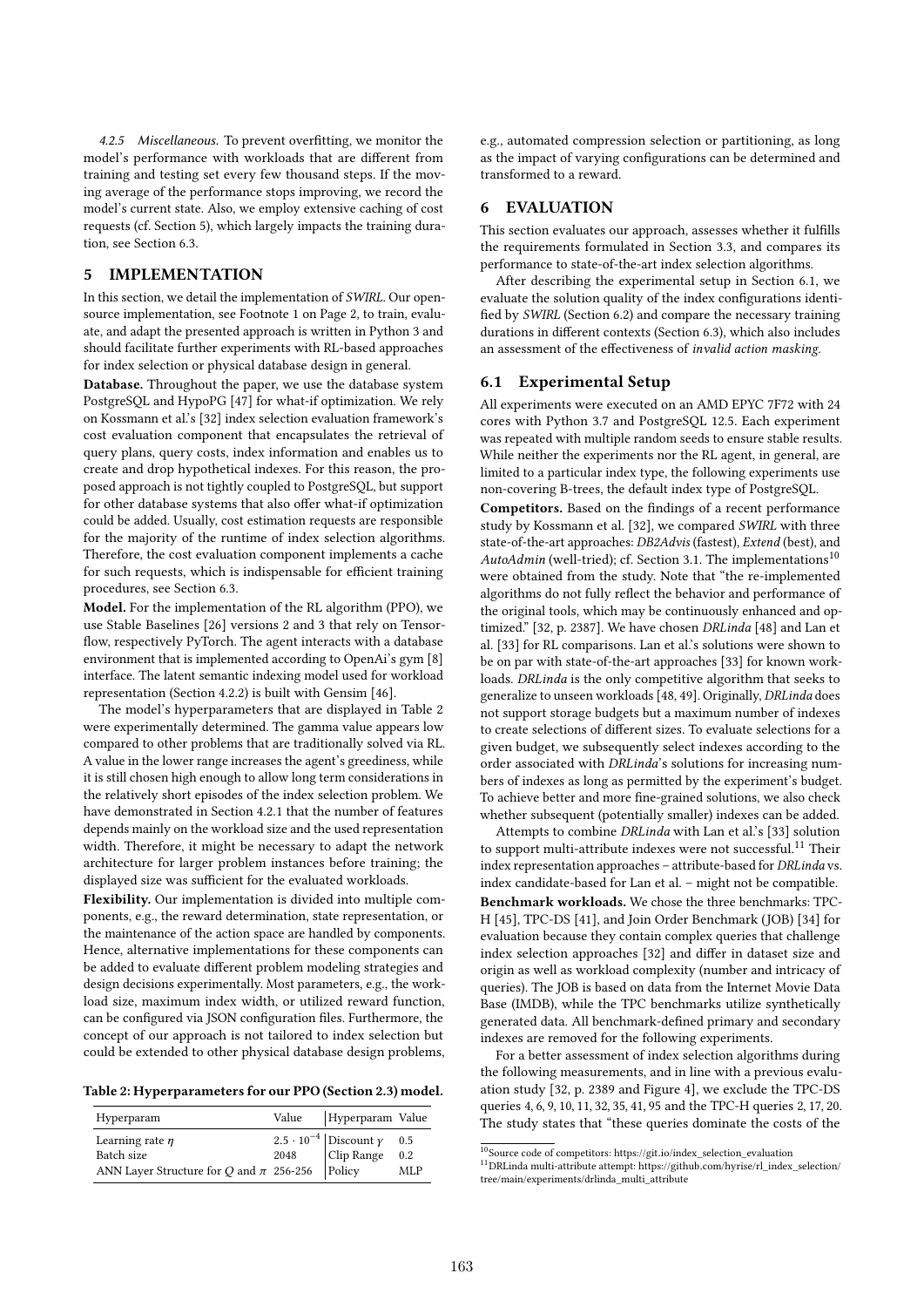

Figure 6: Comparison of state-of-the-art approaches vs SWIRL for a Join Order Benchmark workload ( $N = 50$ ; 20% of templates are unknown to SWIRL) on PostgreSQL. Chart: cost relative to processing w/o indexes; table: selection runtime.

entire workload, thereby rendering the index selection problem less complex because an index that decreases the cost of at least one of these queries would always outperform indexes for other queries by orders of magnitude" [32, p. 2389]. Further, we use an index width  $W_{max}$  of at most 3 as larger values are not beneficial for the considered workloads for PostgreSQL, cf. [32]. The representation width (Section 4.2.1) is set to  $R = 50$  for all experiments.

# 6.2 Performance

For the following experiments, we create workloads of size  $N$  by randomly choosing query templates from all available templates of a selected benchmark and assign random frequencies according to a uniform distribution. In addition, we define a certain number of query templates that are withheld during training and the share that these withheld queries make up in the test workloads used for evaluation. Independent of the unknown templates, we always ensure that test workloads are not used for training. Thus, evaluated workloads differ from training workloads in three dimensions: (i) the exact combination of query templates and (ii) the exact frequency-template-combination have not been seen during training. (iii) Also, the evaluated workloads contain the unknown templates withheld during training.

First, we evaluate the performance in terms of achieved solution quality  $(R-I)$  (cf. Section 3.3) and observed runtime  $(R-II)$ for determining the evaluated solutions. Therefore, SWIRL is compared to the competitors in Figure 6 for a single JOB-based workload for budgets from 0.5 to 10GB. We used a workload size of  $N=50$ . Of the JOB's 113 query templates, 10 were withheld during training, all of these are included in the workload evaluated in Figure 6. Hence, 20% of the workload's query templates are unknown to the agent. The bar chart depicts the estimated<sup>12</sup> workload processing costs for different budgets while the table displays the runtime for these solutions. The figure demonstrates that a set of adequately chosen indexes decreases the costs significantly. Also, it becomes apparent that SWIRL is competitive with state-of-the-art approaches and outperforms DRLinda: in terms of cost, its performance is roughly on par with the bestperforming algorithms (or even better for large budgets). Regarding selection runtime, it outperforms all competitors in all cases. AutoAdmin and Extend, which were among the best in previous performance studies [32], are often orders of magnitude slower.

After evaluating one workload comprehensively, we now evaluate SWIRL's performance across many different cases. For each

of the three benchmarks, we trained a model and generated 100 random evaluation workloads with different frequencies and 20% of query templates that were withheld during training. For each of the 100 evaluation workloads, we determined index configurations with all competitors for random budgets between 0.25GB and 12.5GB, calculated average performances as well as runtimes, and present the results in Figure 7. In contrast to our train-once-apply-often approach, Lan et al. has to determine a solution via their RL algorithm for every problem/workload instance, cf. Section 3.2. The non-parallel RL algorithm causes large training/solution times, > 12 hours for some TPC-DS workloads. Therefore, we could evaluate only TPC-H workloads with the provided implementation (Footnote 4 on Page 4) for Lan et al.

Figure 7 depicts the averages (means) of the relative workload cost and the index selection runtime for 100 evaluation workloads for each of the three benchmarks. While Extend determines the best solutions across all benchmarks (regarding the relative total workload costs compared to using no indexes:  $RC := C(I^*)/C(\emptyset)$ , Equation (1)), SWIRL's solutions are, on average, close to the best solutions. For instance, for TPC-DS, SWIRL's performance is on average only 1.3pp worse than Extend's. In addition, the performance is superior over DB2Advis, AutoAdmin, DRLinda, and Lan et al.'s solution. The large overall differences to DRLinda can be explained by its approach to representing workloads and the lack of multi-attribute index support. Lan et al.'s performance is close to the best that we have observed, but its required solution time (see above) is also the highest.

Regarding the mean selection runtime (cf.  $\varnothing t$ ), SWIRL outperforms all five competitors after training. It undercuts AutoAdmin, Extend, and Lan et al. by orders of magnitude. For example, for the TPC-DS, SWIRL determines index configurations in 2.1s on average, while DB2Advis takes 12×, Extend 52×, and AutoAdmin 168× as long. DRLinda is only marginally slower. The difference might be due to SWIRL's efficient handling of index candidates via action masking and the native support for budget constraints, see Section 6.1. As a result, SWIRL dominates all competitors in terms of selection runtime and the fast competitors (DRLinda and DB2Advis) in both dimensions, performance and runtime.

#### 6.3 Training Duration & Effort

RL index selection approaches pay the price for determining efficient configurations upfront: short runtimes at application time are exchanged for long training durations. Table 3 shows the training time (R-III) and the number of cost requests that occurred during training (with 16 parallel environments) along with the number of features and actions for different scenarios.

 $^{12}\mathrm{The}$  underlying index selection evaluation framework [32] also allows reporting actual workload execution times. This functionality can be used to, e.g., assess cost estimation accuracy. Note, such an assessment is not the focus of this paper.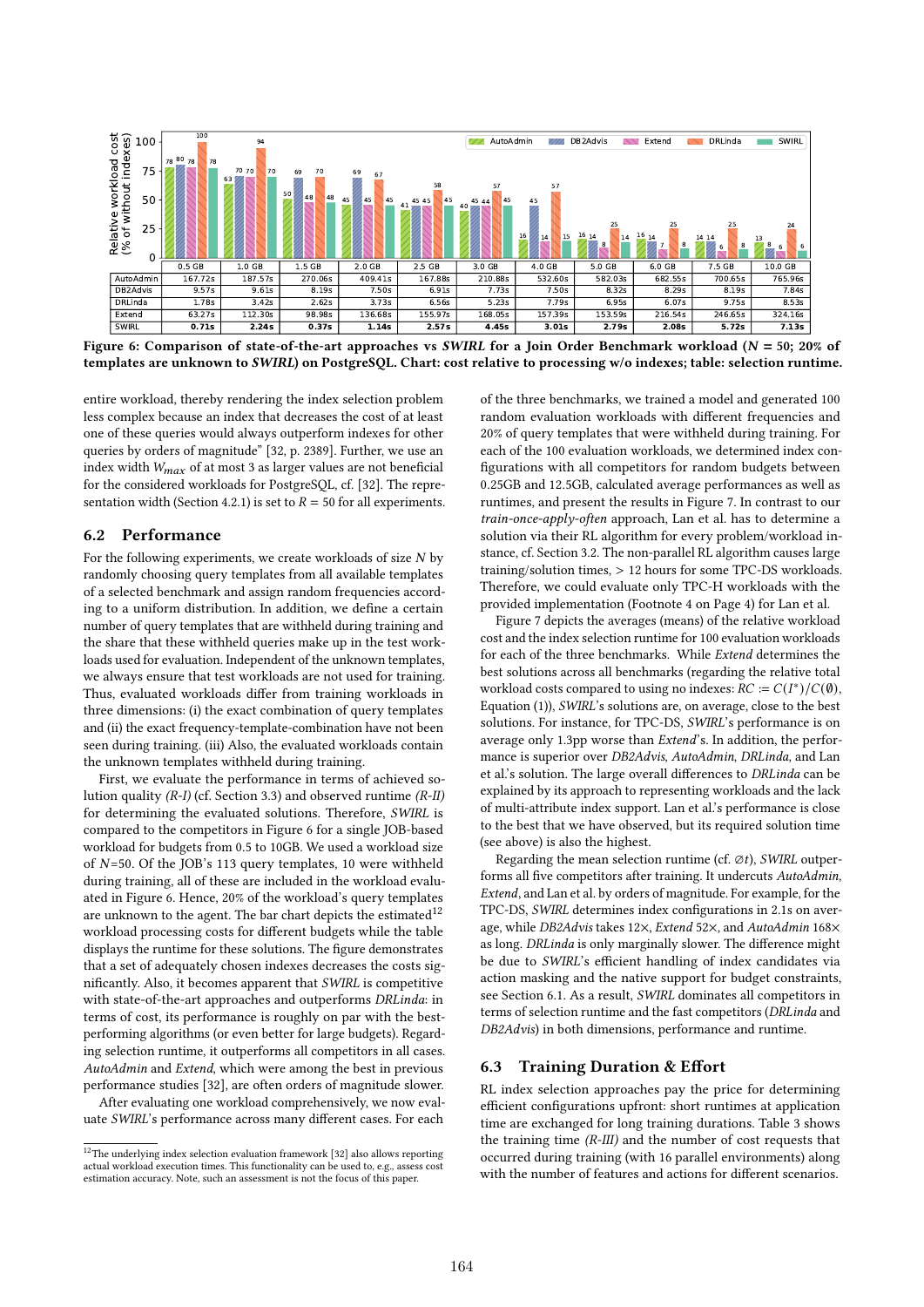

Figure 7: Comparison across 100 random workloads of the TPC-H (SF10), TPC-DS (SF10), and Join Order Benchmark on PostgreSQL. RC :=  $C(I^*)/C(\emptyset)$  denotes the relative workload costs; ∅ the arithmetic mean,  $t$  the selection time.

The training duration refers to the time needed for convergence until no further improvements are realized. Obtaining the cost for a query given a particular index configuration is denoted as a cost request. The number of requests is crucial for assessing index selection approaches because even though a single request takes only milli- or microseconds, it is not uncommon that millions of such requests are issued during selection processes [32]. In addition, the training duration also contains the time required for computing the state representation, applying action masking, creating hypothetical indexes, updating the weights of the neural network, and using it for predictions during training.

Several dimensions influence the problem complexity and, thereby, the training durations: (i) the workload size  $N$  influences the number of features and large values increase the time necessary for estimating the workload's execution costs as more queries have to be converted to query plans by the optimizer. (ii) The complexity of the queries: more complex queries cause longer optimization times. (iii) The number of index candidates: many candidates lead to large action spaces and the agent requires more time to determine efficient actions; also, the existence of more indexes can increase query optimization time [32, p. 2392]. For these reasons, the evaluated scenarios cover workloads of different sizes from all three supported benchmarks and different admissible index widths. Table 3 shows that training durations increase with the workload and index candidate complexity and range from multiple minutes to a couple of hours. Even for large workload sizes with 100 query templates and 3-attribute indexes, the training duration is reasonable. To set this into context, Extend needs  $\approx$  9 minutes to determine a solution for a scenario for which SWIRL trains 331 minutes, or 37x as long. As shown in Figure 6 and Figure 7, SWIRL's runtimes only amount to a few seconds. Hence, if dozens or hundreds of systems must be tuned (repeatedly), short runtimes compensate for long training durations. The training time of our reimplementation of DRLinda is in the same range. While DRLinda's model is simpler, the utilized DQN [39] is, in Stable Baselines, not as efficient as PPO.

Table 3 also demonstrates that a large fraction of the time required for training is caused by cost requests, even though most of these requests can be cached. This effect can be observed for most state-of-the-art index selection approaches, too [32, 43]. Interestingly, training durations can vary significantly for similar numbers of cost requests, which can be observed for the two JOB experiments: the first causes more cost requests but requires only

47% of the training duration. This effect is probably due to the much lower cost request cache rate, which, in turn, is caused by more index options and possible actions (due to a larger  $W_{max}$ ). Effectiveness of action masking. As explained in Section 4.2.3, we rely on invalid action masking to provide state-dependent action sets, thereby, assisting the agent during training by reducing the action space. In the following, we investigate the effectiveness of applying this technique to index selection. Figure 8 gives an intuition on the effectiveness by depicting the share of valid actions at any given point of a single training episode for a JOB scenario. The figure also shows how many valid actions refer to indexes of widths 1, 2, or 3 and the fraction of these actions that are invalidated because they do not fit the remaining budget.

Figure 8 demonstrates that in the beginning, only  $\approx 8\%$ , and at no point, more than 12% of all actions are valid; with a decreasing remaining budget, more indexes are invalidated because they are too large. In addition, the majority of valid actions refer to indexes of widths 1 and 2. For these reasons, invalid action masking appears as an effective technique to restrict action spaces. Consequently, this technique also decreases the required training duration for convergence. According to our experiments, the duration for a non-masking variant increases by 8× for a TPC-H scenario with a maximum index width,  $W_{max} = 1$ , to achieve comparable performance. This effect is even more pronounced for more realistic problems with larger action spaces: for TPC-H with  $W_{max}$ =3, which comes with significantly more index candidates  $(|I|=3532 \text{ vs } |I|=46)$ , the solution quality of the non-masking version was not close to SWIRL's, even after training more than  $10\times$ as long. We observe that without action masking, the overall performance might be worse even with extended training durations, which is in line with [28].



Figure 8: Impact of invalid action masking on the number of valid actions for a JOB scenario (storage budget  $B=10GB$ , maximum index width  $W_{max}=3$ ,  $|A| = 819$  candidates).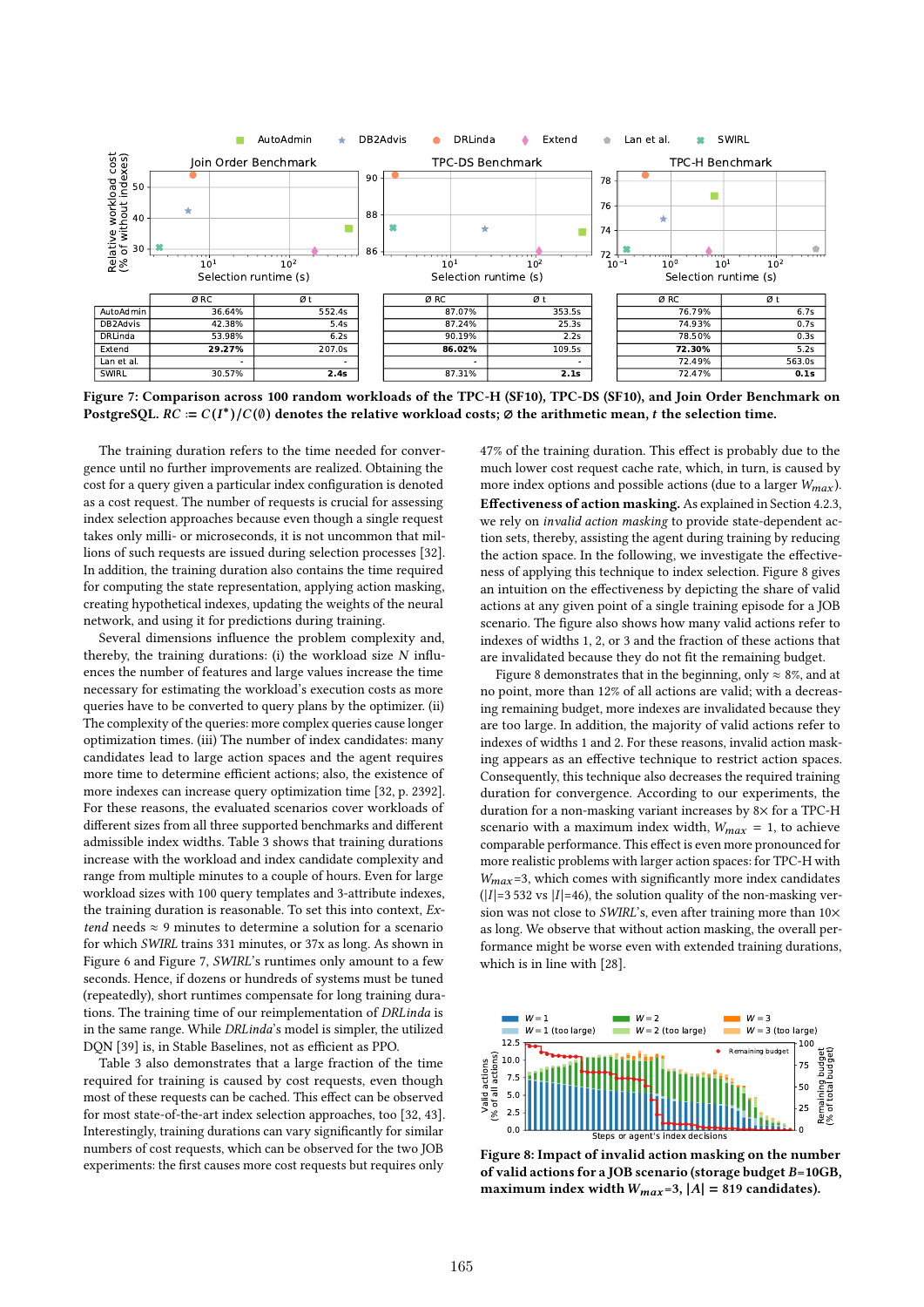| Benchmark  | N   |         |   | #Features $W_{max}$ #Actions $(A = I)$ #Episodes |         | Training duration breakdown |       |                                                                            |       |
|------------|-----|---------|---|--------------------------------------------------|---------|-----------------------------|-------|----------------------------------------------------------------------------|-------|
|            |     |         |   |                                                  |         |                             |       | Total Costing (% of Total) #Cost requests (%cached) $\oslash$ Episode time |       |
| TPC-H      | 19  | 468     |   | 46                                               | 2 2 7 2 | 0.07h                       | 20.2% | 1829088 (95.9%)                                                            | 0.1s  |
| TPC-H      | 19  | 468     | 3 | 3532                                             |         | 768 0.19h                   | 32.6% | 1 802 016 (71.2%)                                                          | 0.9s  |
| TPC-DS     | 30  | 1750    |   | 186                                              |         | 751 0.42h                   | 22.0% | 3 002 850 (92.5%)                                                          | 2.0s  |
| TPC-DS     | 30  | 1750    | 2 | 3 1 7 4                                          |         | 512 0.77h                   | 22.4% | 2 995 680 (84.6%)                                                          | 5.4s  |
| TPC-DS     | 60  | 3310    | 2 | 3 1 7 4                                          |         | 512 1.31h                   | 23.4% | 5 991 360 (86.9%)                                                          | 9.2s  |
| <b>JOB</b> | 100 | 5 2 6 5 |   | 61                                               |         | 1616 2.58h                  | 37.4% | 10 097 600 (83.3%)                                                         | 5.7s  |
| JOB        | 100 | 5 2 6 5 | 3 | 819                                              |         | 560 5.52h                   | 47.5% | 9 990 400 (63.4%)                                                          | 35.5s |

Table 3: Training duration and problem complexity metrics for different scenarios.  $W_{max}$ : admissible index width.

## 7 DISCUSSION & INTERPRETATION

The goal of our RL-based index selection approach was to fill the gap between algorithms that identify close-to-optimal configurations and algorithms that determine solutions quickly.

By comparing SWIRL to four state-of-the-art competitors with complex analytical benchmarks, we have shown that it fulfills the requirements stated in Section 3.3: it determines comparably good  $(R-I)$  (and sometimes better) multi-attribute  $(R-IV)$  index configurations also for partly unknown workloads (R-VI) faster than others  $(R-H)$  for different storage budgets  $(R-V)$  as shown in Section 6.2. Due to its stochastic nature, there is no guarantee for close-to-optimal solutions, and rarely, SWIRL performs worse than its competitors. We argue that this drawback is acceptable for the advantage gain in solution times, which is due to the different modus operandi compared to state-of-the-art approaches. Most of these approaches reevaluate the benefit of index candidates every time a candidate was chosen to incorporate index interaction (see Section 2.1) effects. In contrast, SWIRL, internalizes the knowledge about dependencies of index candidates (index interaction) during training and does not require costly reevaluations during application.

The handling of unknown query templates would not be possible if the agent only learned which indexes are suitable for which exact query templates. Instead, the agent must know about the queries' contents, i.e., its operators and about their influence on performance and indexes. Therefore, we featurize the workload's query plans (Section 4.2.2) to enable the agent to understand which operations of a query benefit from which index. Naturally, this approach is influenced by the data, i.e., query classes, seen during training: if unknown queries contain too many previously unseen operators, it is harder for the agent to associate them with index candidates and optimize decisions. In such cases, the training data should be improved. Furthermore, invalid action masking has been proven to be effective (Section 6.3) in reducing the number of applicable actions. Thereby, it enables acceptable training times (R-III). Compared to the runtimes of state-of-theart algorithms, the observed training durations are still significant. Consequently, there is a clear tradeoff between long a priori training durations and low runtimes during application. For this reason, the use of RL-based index selection approaches is not reasonable in all scenarios but only where the repeated determination of index configurations in similar scenarios is necessary, e.g., in cloud environments (cf. Section 1).

Training data influence. The results presented in Section 6 raise the question of how SWIRL's generalization capabilities depend on the training data. We conducted two experiments $^{13}$ :

(i) We investigated how the number of unknown queries during training impacts the agent's performance. As expected, the performance decreases if a higher number of query templates is unknown during training. (ii) We examined whether the performance depends on the particular set of query templates that are unknown during training. The specific selection of query templates appears to be of minor importance if the workload size  $N$  is sufficiently large.

Limitations. Our model is trained for a particular schema. Workloads that are totally different from the training workloads might cause suboptimal results. However, techniques as transfer learning [42] to speed up the retraining of existing models and more sophisticated workload representations, e.g., with word2vec [31, 38] approaches, could overcome these challenges. Also, even though there are no conceptual limitations, we have not evaluated SWIRL for transactional workloads yet. While their queries are usually less complex [1], such workloads pose different challenges, e.g., lock contention and index maintenance costs [24, 32].

## 8 CONCLUSIONS & FUTURE WORK

We presented a novel index selection approach based on reinforcement learning that identifies competitive solutions orders of magnitude faster than state-of-the-art approaches. In contrast to other RL solutions, SWIRL supports multi-attribute indexes and generalizes to (partly) unknown workloads. While invalid action masking appears to be an effective technique for efficient training, training can take up to a few hours and be up to 50× higher than solution times of state-of-the-art algorithms. Hence, it is most reasonable to apply SWIRL in scenarios where many index selection problems must be solved, e.g., managed cloud scenarios, because SWIRL trades off fast solution runtimes against elevated training durations.

For future work, our model could be extended to integrate further aspects of physical database design, e.g., automatic compression [4] or partitioning [27] selection. Also, the impact of alternative workload representation techniques, e.g., as presented by Sun et al. [54], on the model's performance could be investigated. Lastly, there are opportunities to reduce training times: SWIRL could be provided with expert-based [20] index configurations as a starting point. Such decisions could be derived from state-of-the-art algorithms, e.g., Extend. Additionally, transfer learning [42] could be applied. First, SWIRL would be trained on a wide variety of workloads (Phase 1). Later (Phase 2), when the particular application scenario is known, SWIRL's training from Phase 1 is continued with more specific workloads. Each Phase 2 (for different scenarios) benefits from the Phase 1 training.

# ACKNOWLEDGMENTS

We thank M. Boissier, F. Borges da Silva, S. Halfpap, D. Ho, F. Naumann, T. Rabl, and Z. Sadri for their feedback and support.

 $13$ Experiments investigating the impact of the training data: https://github.com/ hyrise/rl\_index\_selection/tree/main/experiments/training\_data\_influence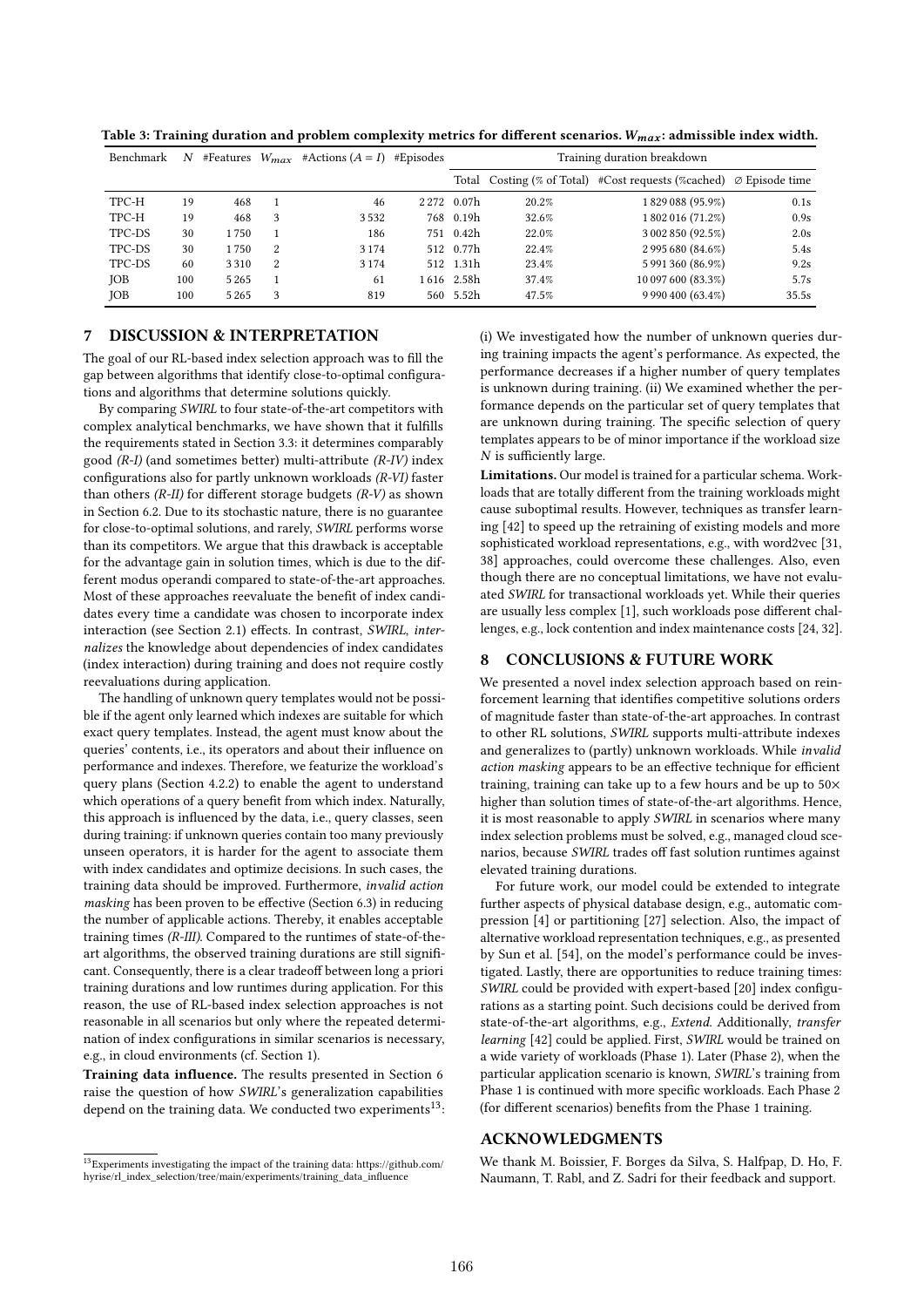#### **REFERENCES**

- [1] Alberto Abelló and Oscar Romero. 2018. Online Analytical Processing. In Encyclopedia of Database Systems, Second Edition.
- [2] Stefan Aulbach, Dean Jacobs, Alfons Kemper, and Michael Seibold. 2009. A comparison of flexible schemas for software as a service. In Proceedings of the International Conference on Management of Data (SIGMOD). 881–888.
- [3] Ella Bingham and Heikki Mannila. 2001. Random projection in dimensionality reduction: applications to image and text data. In Proceedings of the International Conference on Knowledge discovery and data mining (SIGKDD). 245–250.
- [4] Martin Boissier. 2022. Robust and Budget-Constrained Encoding Configurations for In-Memory Database Systems. PVLDB 15, 4 (2022), 780–793.
- [5] Martin Boissier, Rainer Schlosser, and Matthias Uflacker. 2018. Hybrid Data Layouts for Tiered HTAP Databases with Pareto-Optimal Data Placements. In Proceedings of the International Conference on Data Engineering (ICDE). 209–220.
- [6] Philippe Bonnet and Dennis E. Shasha. 2018. Index Tuning. In Encyclopedia of Database Systems, Second Edition.
- [7] Renata Borovica, Ioannis Alagiannis, and Anastasia Ailamaki. 2012. Automated physical designers: what you see is (not) what you get. In Proceedings of the International Workshop on Testing Database Systems (DBTEST).
- [8] Greg Brockman, Vicki Cheung, Ludwig Pettersson, Jonas Schneider, John Schulman, Jie Tang, and Wojciech Zaremba. 2016. OpenAI Gym. CoRR abs/1606.01540 (2016).
- [9] Nicolas Bruno and Surajit Chaudhuri. 2005. Automatic Physical Database Tuning: A Relaxation-based Approach. In Proceedings of the International Conference on Management of Data (SIGMOD). 227–238.
- [10] José Camacho-Collados and Mohammad Taher Pilehvar. 2018. From Word To Sense Embeddings: A Survey on Vector Representations of Meaning. Journal of Artificial Intelligence Research 63 (2018), 743–788.
- [11] Surajit Chaudhuri, Ashish Kumar Gupta, and Vivek R. Narasayya. 2002. Compressing SQL workloads. In Proceedings of the International Conference on Management of Data (SIGMOD). 488–499.
- [12] Surajit Chaudhuri and Vivek R. Narasayya. 1997. An Efficient Cost-Driven Index Selection Tool for Microsoft SQL Server. In Proceedings of the International Conference on Very Large Databases (VLDB). 146–155.
- [13] Surajit Chaudhuri and Vivek R. Narasayya. 1998. AutoAdmin 'What-if' Index Analysis Utility. In Proceedings of the International Conference on Management of Data (SIGMOD). 367–378.
- [14] Brian F. Cooper, Adam Silberstein, Erwin Tam, Raghu Ramakrishnan, and Russell Sears. 2010. Benchmarking cloud serving systems with YCSB. In Proceedings of the ACM Symposium on Cloud Computing (SoCC). 143–154.
- [15] Sudipto Das, Miroslav Grbic, Igor Ilic, Isidora Jovandic, Andrija Jovanovic, Vivek R. Narasayya, Miodrag Radulovic, Maja Stikic, Gaoxiang Xu, and Surajit Chaudhuri. 2019. Automatically Indexing Millions of Databases in Microsoft Azure SQL Database. In Proceedings of the International Conference on Management of Data (SIGMOD). 666–679.
- [16] Shaleen Deep, Anja Gruenheid, Paraschos Koutris, Jeffrey F. Naughton, and Stratis Viglas. 2020. Comprehensive and Efficient Workload Compression. PVLDB 14, 3 (2020), 418–430.
- [17] Scott C. Deerwester, Susan T. Dumais, Thomas K. Landauer, George W. Furnas, and Richard A. Harshman. 1990. Indexing by Latent Semantic Analysis. Journal of the American Society for Information Science 41, 6 (1990), 391–407.
- [18] Bailu Ding, Sudipto Das, Ryan Marcus, Wentao Wu, Surajit Chaudhuri, and Vivek R. Narasayya. 2019. AI Meets AI: Leveraging Query Executions to Improve Index Recommendations. In Proceedings of the International Conference on Management of Data (SIGMOD). 1241–1258.
- [19] Markus Dreseler, Martin Boissier, Tilmann Rabl, and Matthias Uflacker. 2020. Quantifying TPC-H Choke Points and Their Optimizations. PVLDB 13, 8  $(2020)$ ,  $1206 - 1220$ .
- [20] Eyal Even-Dar, Sham M. Kakade, and Yishay Mansour. 2004. Experts in a Markov Decision Process. In Advances in Neural Information Processing Systems (NIPS). 401–408.
- [21] Martin Faust, Martin Boissier, Marvin Keller, David Schwalb, Holger Bischoff, Katrin Eisenreich, Franz Färber, and Hasso Plattner. 2016. Footprint Reduction and Uniqueness Enforcement with Hash Indices in SAP HANA. In Proceedings of the International Conference on Database and Expert Systems Applications (DEXA). 137–151.
- [22] Gartner: Donald Feinberg, Merv Adrian and Adam Ronthal. 2019. Gartner Says the Future of the Database Market Is the Cloud. https://www.gartner.com/en/newsroom/press-releases/2019-07-01- gartner-says-the-future-of-the-database-market-is-the
- [23] Ian J. Goodfellow, Yoshua Bengio, and Aaron C. Courville. 2016. Deep Learning. MIT Press.
- [24] Goetz Graefe. 2006. B-tree indexes for high update rates. SIGMOD Record 35, 1 (2006), 39–44.
- [25] Zellig S. Harris. 1954. Distributional Structure. WORD 10, 2-3 (1954), 146–162. [26] Ashley Hill, Antonin Raffin, Maximilian Ernestus, Adam Gleave, Anssi Kan-
- ervisto, Rene Traore, Prafulla Dhariwal, Christopher Hesse, Oleg Klimov, Alex Nichol, Matthias Plappert, Alec Radford, John Schulman, Szymon Sidor, and Yuhuai Wu. 2018. Stable Baselines. https://github.com/hill-a/stable-baselines, visited 2022-02-22.
- [27] Benjamin Hilprecht, Carsten Binnig, and Uwe Röhm. 2020. Learning a Partitioning Advisor for Cloud Databases. In Proceedings of the International

Conference on Management of Data (SIGMOD). 143–157.

- [28] Shengyi Huang and Santiago Ontañón. 2020. A Closer Look at Invalid Action Masking in Policy Gradient Algorithms. CoRR abs/2006.14171 (2020).
- [29] Stratos Idreos, Martin L. Kersten, and Stefan Manegold. 2007. Database Cracking. In Proceedings of the Conference on Innovative Data Systems Research (CIDR). 68–78.
- [30] Stratos Idreos, Stefan Manegold, Harumi A. Kuno, and Goetz Graefe. 2011. Merging What's Cracked, Cracking What's Merged: Adaptive Indexing in Main-Memory Column-Stores. PVLDB 4, 9 (2011), 585–597.
- [31] Shrainik Jain and Bill Howe. 2018. Query2Vec: NLP Meets Databases for Generalized Workload Analytics. CoRR abs/1801.05613 (2018).
- Jan Kossmann, Stefan Halfpap, Marcel Jankrift, and Rainer Schlosser. 2020 Magic mirror in my hand, which is the best in the land? An Experimental Evaluation of Index Selection Algorithms. PVLDB 13, 11 (2020), 2382–2395.
- [33] Hai Lan, Zhifeng Bao, and Yuwei Peng. 2020. An Index Advisor Using Deep Reinforcement Learning. In Proceedings of the International Conference on Information and Knowledge Management (CIKM). 2105–2108.
- [34] Viktor Leis, Andrey Gubichev, Atanas Mirchev, Peter A. Boncz, Alfons Kemper, and Thomas Neumann. 2015. How Good Are Query Optimizers, Really? PVLDB 9, 3 (2015), 204–215.
- [35] Gabriel Paludo Licks, Júlia Mara Colleoni Couto, Priscilla de Fátima Miehe, Renata De Paris, Duncan Dubugras A. Ruiz, and Felipe Meneguzzi. 2020. SmartIX: A database indexing agent based on reinforcement learning. Applied Intelligence 50, 8 (2020), 2575–2588.
- [36] Vincent Y. Lum and Huei Ling. 1971. An Optimization Problem on the Selection of Secondary Keys. In Proceedings of the 26th Annual Conference (ACM '71). 349–356.
- [37] Lin Ma, Dana Van Aken, Ahmed Hefny, Gustavo Mezerhane, Andrew Pavlo, and Geoffrey J. Gordon. 2018. Query-based Workload Forecasting for Self-Driving Database Management Systems. In Proceedings of the International Conference on Management of Data (SIGMOD). 631–645.
- [38] Tomas Mikolov, Kai Chen, Greg Corrado, and Jeffrey Dean. 2013. Efficient Estimation of Word Representations in Vector Space. arXiv:cs.CL/1301.3781
- [39] Volodymyr Mnih, Koray Kavukcuoglu, David Silver, Alex Graves, Ioannis Antonoglou, Daan Wierstra, and Martin A. Riedmiller. 2013. Playing Atari with Deep Reinforcement Learning. CoRR abs/1312.5602 (2013).
- [40] Ingo Müller, Peter Sanders, Arnaud Lacurie, Wolfgang Lehner, and Franz Färber. 2015. Cache-Efficient Aggregation: Hashing Is Sorting. In Proceedings of the International Conference on Management of Data (SIGMOD). 1123–1136.
- [41] Raghunath Othayoth Nambiar and Meikel Poess. 2006. The Making of TPC-DS In Proceedings of the International Conference on Very Large Databases (VLDB). 1049–1058.
- [42] Sinno Jialin Pan and Qiang Yang. 2010. A Survey on Transfer Learning. IEEE Transactions on Knowledge and Data Engineering (TKDE) 22, 10 (2010), 1345– 1359.
- [43] Stratos Papadomanolakis, Debabrata Dash, and Anastassia Ailamaki. 2007. Efficient Use of the Query Optimizer for Automated Database Design. In Proceedings of the International Conference on Very Large Databases (VLDB). 1093–1104.
- [44] Gregory Piatetsky-Shapiro. 1983. The Optimal Selection of Secondary Indices is NP-Complete. SIGMOD Record 13, 2 (1983), 72–75.
- [45] Meikel Pöss and Chris Floyd. 2000. New TPC Benchmarks for Decision Support and Web Commerce. SIGMOD Record 29, 4 (2000), 64–71.
- [46] Radim Řehůřek and Petr Sojka. 2010. Software Framework for Topic Modelling with Large Corpora. In Proceedings of the LREC 2010 Workshop on New Challenges for NLP Frameworks. 45–50.
- [47] Julien Rouhaud. 2015. HypoPG Hypothetical Indexes for PostgreSQL. https: //github.com/HypoPG/hypopg, visited 2022-02-22.
- [48] Zahra Sadri, Le Gruenwald, and Eleazar Leal. 2020. DRLindex: deep reinforcement learning index advisor for a cluster database. In Proceedings of the International Database Engineering and Applications Symposium (IDEAS). 11:1–11:8.
- [49] Zahra Sadri, Le Gruenwald, and Eleazar Leal. 2020. Online Index Selection Using Deep Reinforcement Learning for a Cluster Database. In Proceedings of the International Conference on Data Engineering (ICDE) Workshops. 158–161.
- [50] Rainer Schlosser, Jan Kossmann, and Martin Boissier. 2019. Efficient Scalable Multi-Attribute Index Selection Using Recursive Strategies. In Proceedings of the International Conference on Data Engineering (ICDE). 1238–1249.
- Karl Schnaitter, Neoklis Polyzotis, and Lise Getoor. 2009. Index Interactions in Physical Design Tuning: Modeling, Analysis, and Applications. PVLDB 2, 1 (2009), 1234–1245.
- [52] John Schulman, Filip Wolski, Prafulla Dhariwal, Alec Radford, and Oleg Klimov. 2017. Proximal Policy Optimization Algorithms. CoRR abs/1707.06347 (2017).
- Ankur Sharma, Felix Martin Schuhknecht, and Jens Dittrich. 2018. The Case for Automatic Database Administration using Deep Reinforcement Learning. CoRR abs/1801.05643 (2018).
- [54] Ji Sun and Guoliang Li. 2019. An End-to-End Learning-based Cost Estimator. PVLDB 13, 3 (2019), 307–319.
- [55] Richard S. Sutton and Andrew G. Barto. 1998. Reinforcement learning an introduction. MIT Press.
- [56] Gary Valentin, Michael Zuliani, Daniel C. Zilio, Guy M. Lohman, and Alan Skelley. 2000. DB2 Advisor: An Optimizer Smart Enough to Recommend Its Own Indexes. In Proceedings of the International Conference on Data Engineering (ICDE). 101–110.